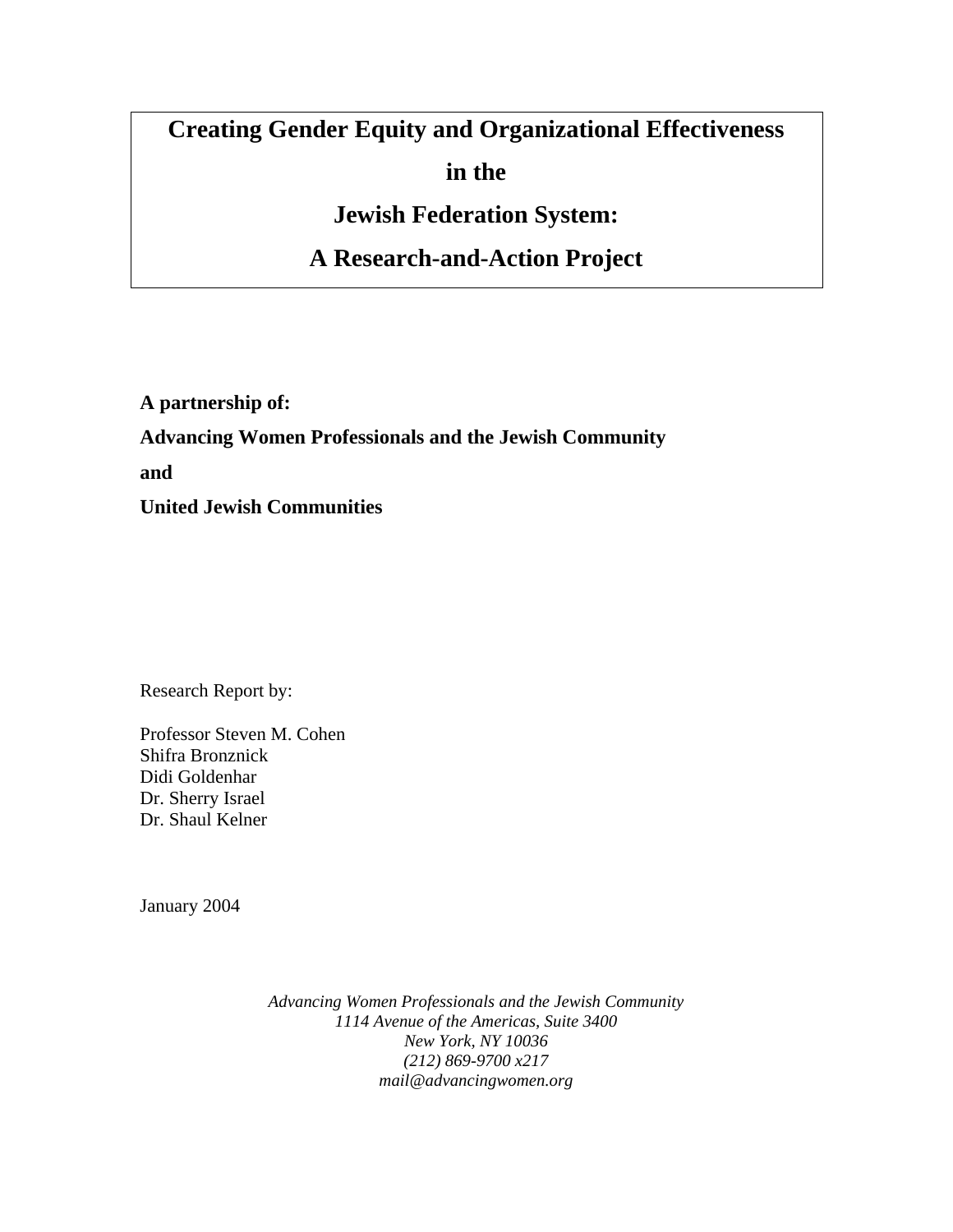## **Creating Gender Equity and Organizational Effectiveness**

**in the** 

**Jewish Federation System:** 

**A Research-and-Action Project** 

**A partnership of: Advancing Women Professionals and the Jewish Community and United Jewish Communities** 

## **THE PROJECT**

Advancing Women Professionals and the Jewish Community ("AWP") aims to address ongoing concerns about gender inequity at the upper echelons of the Jewish communal world.

In early 2003, United Jewish Communities ("UJC") and AWP joined together to launch a project designed to identify and begin to address the organizational norms, attitudes and practices that hinder professional women from achieving senior executive positions in Federations. The first phase of this project has been a research initiative that gave rise to this report.

In addition to the challenges to advancement faced by women, UJC recognizes that exceptional Jewish communal professionals are in short supply, owing in part to the wide range of professional opportunities that Jews enjoy in America. Creating more equitable and fulfilling workplaces for all will help Federations compete more successfully for talented professionals.

## **THE PRESENTING PROBLEM**

 In the largest 20 Jewish communities, the top executive leaders of Jewish Federations are all men. In the 19 large-intermediate communities, only three top professionals (Columbus, Ohio, Hartford, Connecticut, and Providence, Rhode Island) are women. The current gender imbalance reflects a long-standing pattern. Until the Rhode Island appointment in 2000, only one comparable community had ever engaged a woman for the top professional post.

The near-absence of women from the highest positions of professional Jewish communal leadership serves as the initial starting point for this research-and-action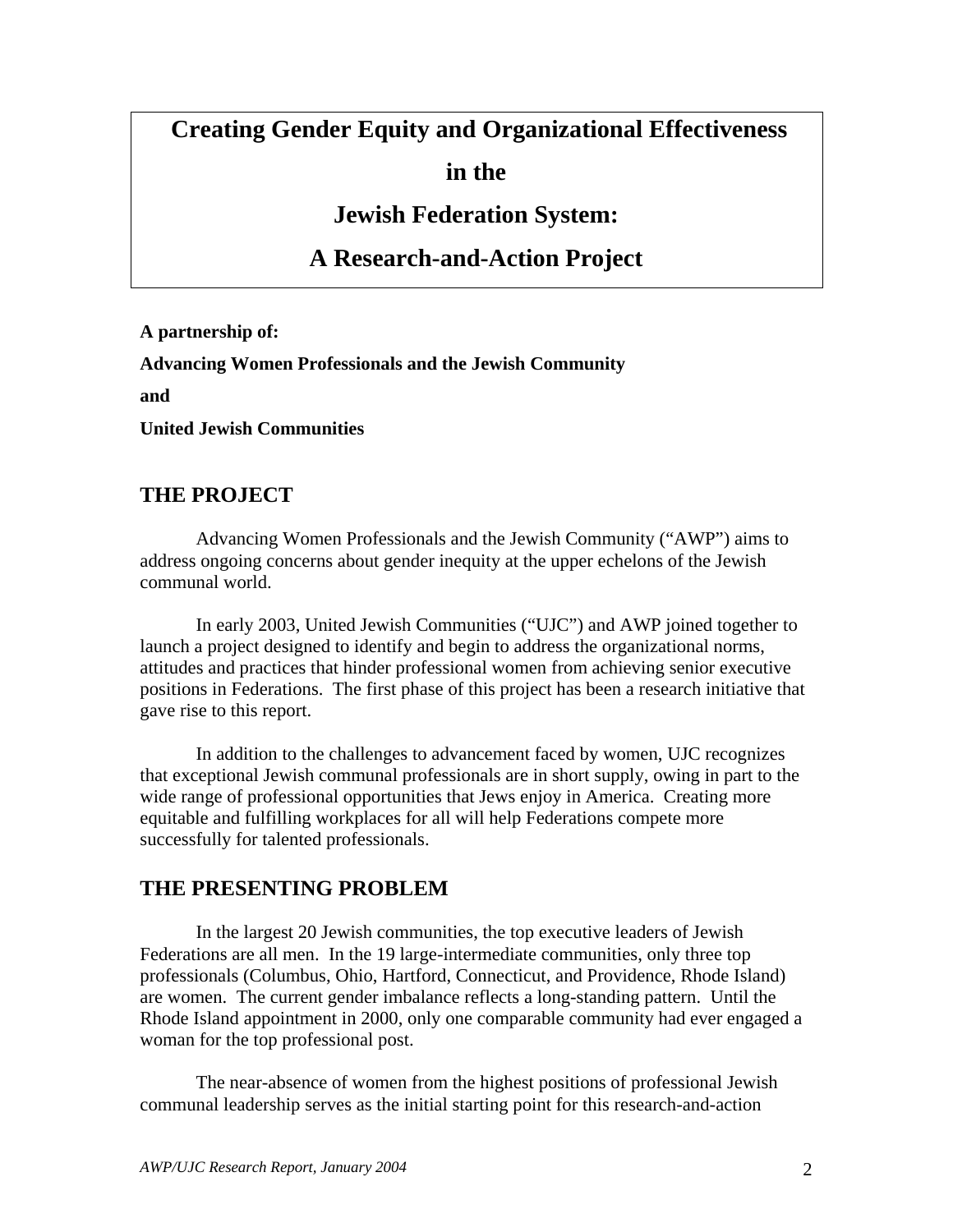project, a partnership of the United Jewish Communities and Advancing Women Professionals and the Jewish Community.

The research sought to address three questions related to the phenomenon of the under-representation of women in the very highest ranks of Jewish Federation professional leadership, as follows:

- **1) Causes:** To what may we properly attribute the long-standing and widespread gender imbalance in the professional leadership of Federations, arguably the most central institution in North American Jewish communal life?
- **2) Implications**: What adverse consequences for the Jewish communal environment ensue from this severe gender imbalance? How does the absence of women from top leadership signify other critical concerns for the Federation system?
- **3) Interventions**: What strategies can successfully address Federations' gender imbalance as well as respond to the overall challenges of professional development and organizational effectiveness throughout the system?

## **METHODOLOGY**

 The research team, headed by Professor Steven M. Cohen of The Hebrew University, included Dr. Sherry Israel and Dr. Shaul Kelner, both of Brandeis University; Shifra Bronznick, Founding President of Advancing Women Professionals, and Didi Goldenhar, Senior Consultant to AWP. Dr. Ron Meier, Senior Vice-President of Federation Services, Professional & Volunteer Development Department, and Diana Cohen, Associate Director of Recruitment and Placement at UJC, worked closely with the research team. The group combines social scientific and policy-relevant expertise in the fields of organizational development, gender issues in the workplace, and Jewish communal life.

At the heart of our research were 93 face-to-face interviews, conducted from January 2003 to September 2003 with Federation lay and professional leadership throughout North America. Using a uniform, but flexibly administered, discussion guide (see Appendix A), members of our research team interviewed key informants in 14 Jewish communities that, together, represent great diversity in the Federation system, including Atlanta, Boston, Chicago, Columbus, Hartford, Los Angeles, Miami, New York, Philadelphia, Phoenix, San Francisco, St. Louis, Toronto, and Washington.

We spoke with each Federation's executive director, senior lay leaders (generally past or present Federation presidents), senior Federation professionals, and those regarded as "high-potential" female professionals. Interviews focused on promotion and placement practices of top executives, as well as prevailing attitudes and assumptions about women's leadership and advancement within the Federation system. The interview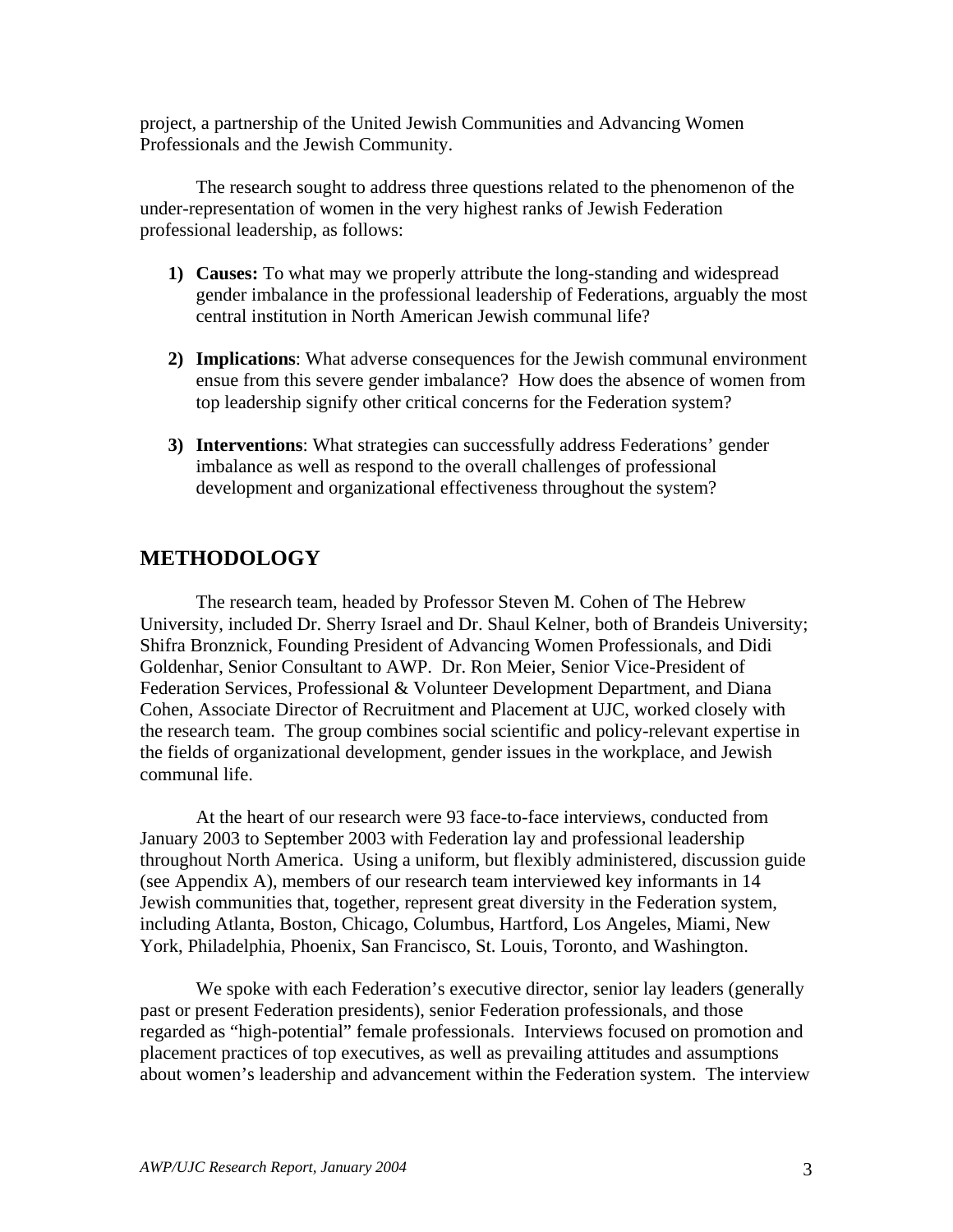protocol addressed professional backgrounds, career paths and current job responsibilities, as well as organizational culture and specific practices related to recruitment and retention. We also solicited ideas about interventions that might increase the number of women in top executive positions.

We closely analyzed several hundred pages of interview notes and transcriptions. To distill and fully understand our findings, we drew upon the help of an advisory team consisting of three of the country's leading academic experts on gender issues in the workplace, two prominent Federation directors, executive search recruiters, and highly recognized Jewish communal professionals. (See Appendix B for biographies of experts with whom we consulted.)

 In examining the interviews, we certainly uncovered some important variations in perceptions and analyses of these issues. Subtle emphases and nuances varied depending on the local cultures and narratives. Professionals and lay leaders spoke from different vantage points. With this said, these variations were not major.

Rather, the most systematic differences were among men and women. Consistently, women as a group were more sensitive to issues of gender-based discrimination and easily offered multiple examples of such behavior in the Federation workplace. In contrast, male professionals and lay leaders either denied the existence of gender bias, or expressed more complacent views about the obstacles to women's advancement.

 In the aggregate, a consistent picture emerged of the overall Federation system, with common themes that cut across the 14 major Jewish communities where we conducted our interviews. Given the variety of Federations, interview respondents and interviewers, as well as the consistencies of our findings with the scholarly literature of gender inequity in the American workplace, we feel confident in our assessments, and also confident in the general applicability of our findings.

This document provides a summary reflection on our research and presents some preliminary thoughts on recommended interventions. Throughout the research, while focusing on the particularities of the Federation system, we also reflected on the larger societal context in which these agencies function.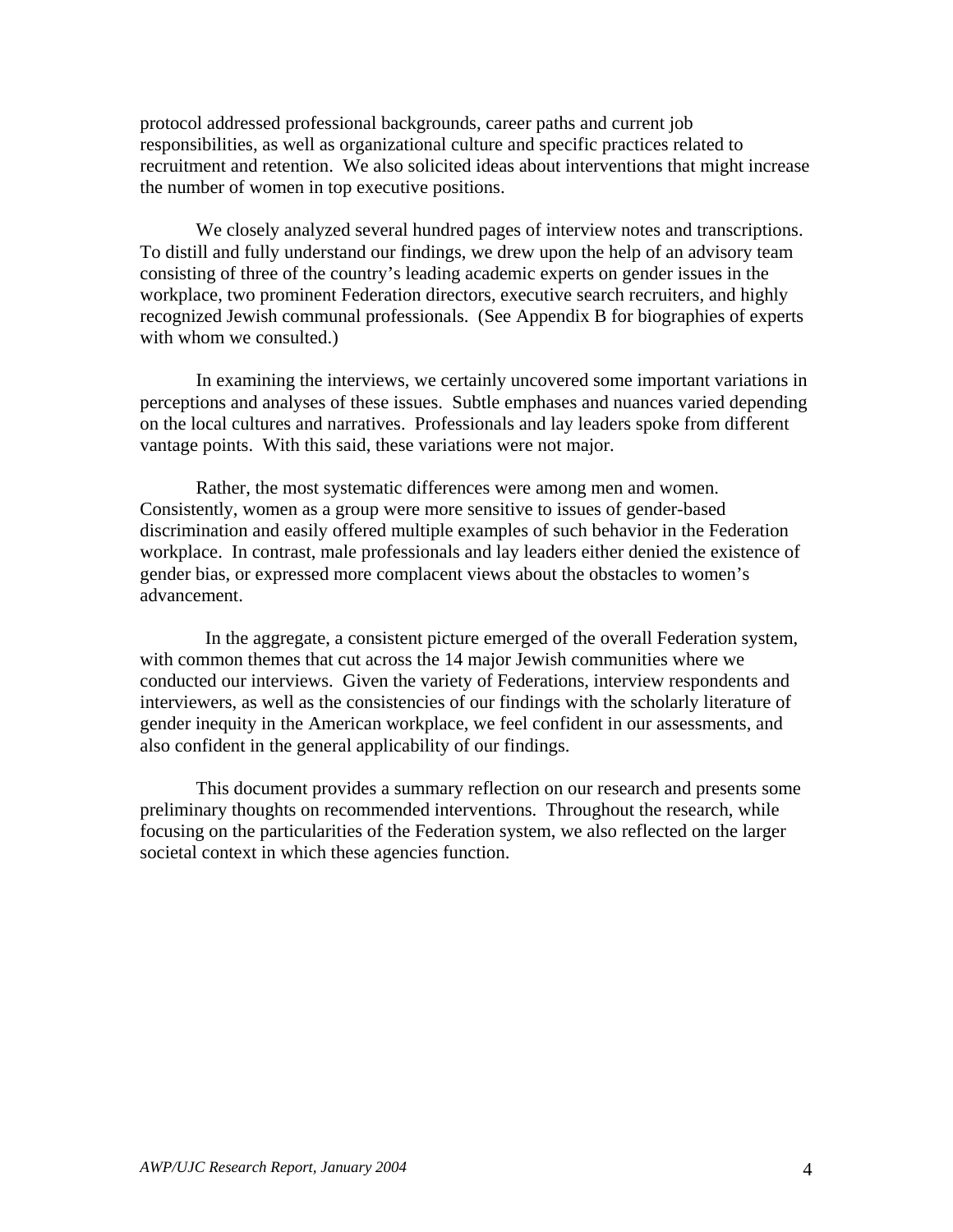## **THE LEAKY PIPELINE**

As the chart below demonstrates, the representation of women professionals in Federations increases as job prestige declines, from the chief executives in the largest cities (0% female) to the chief executives in the large-to-intermediate cities (16%), and from the sub-executives in the largest cities (28%) to the sub-executives in the large-tointermediate cities (47%). The data suggest the existence of a "leaky pipeline," with a significant number of women in the lower ranks, and far fewer in the upper tiers of professional power and prestige.



## **CAUSES**

#### **Why are women so dramatically underrepresented in the highest echelons of the largest Jewish Federations?**

#### **Jewish Federations in the Larger Jewish Community**

Clearly, Federations are not alone in facing the challenge of institutionalized gender inequity. The absence of women CEOs at large city Federations is reflected throughout the top ranks of the organized Jewish community. Currently, only one woman heads a major national Jewish agency responsible for public policy, advocacy, education or community relations. None of the rabbinic seminaries and continental denominational agencies that serve the congregations of the four religious streams has a woman at the helm. On the other hand, women direct over a quarter of Jewish Community Centers, including several larger JCCs throughout the continent, indicating some progress.

#### **The Larger Society**

Like most social phenomena, several explanations account for the paucity of women CEOs in the large city Federations.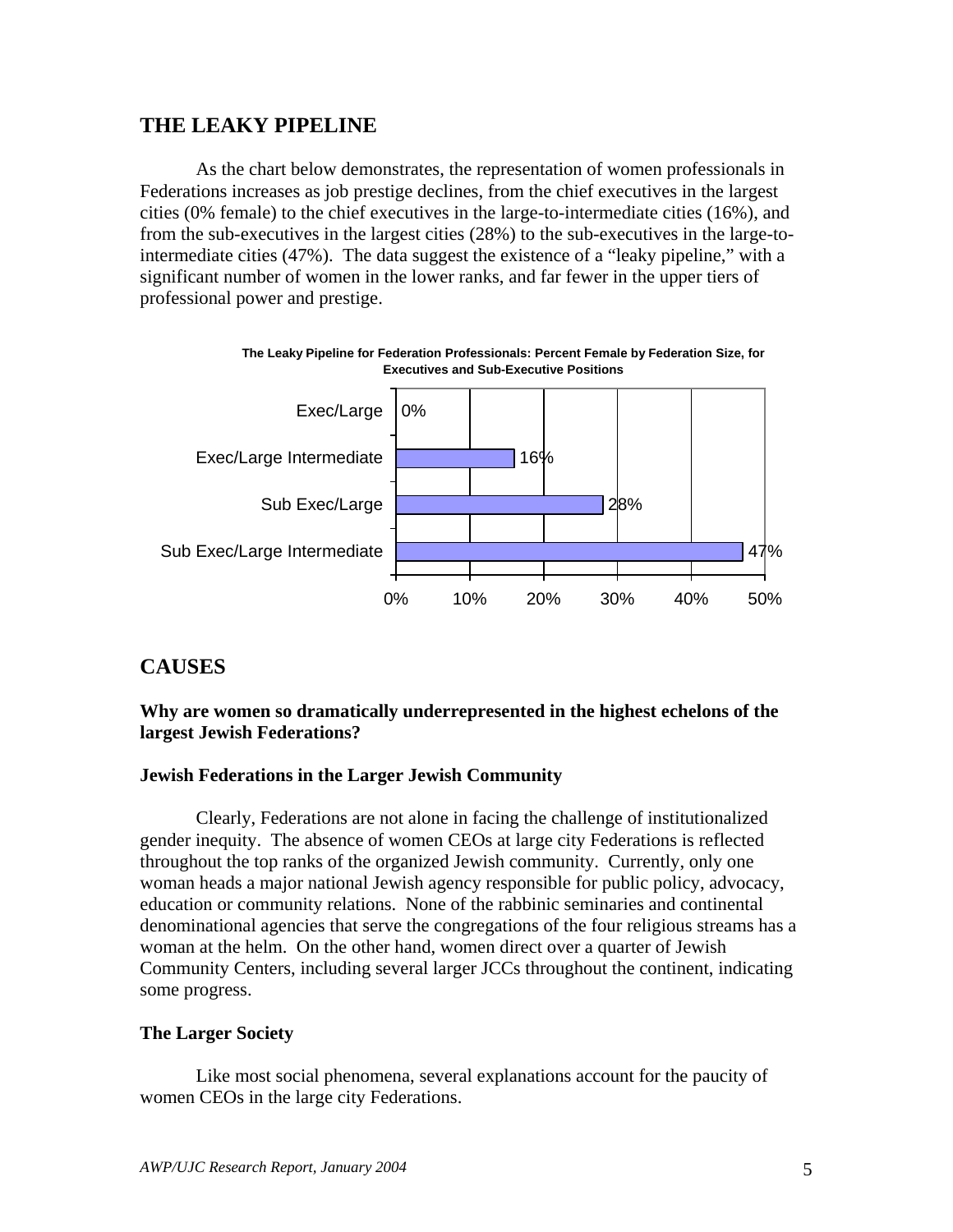First, the simple fact is that North American Jewish Federations are situated within American and Canadian societies. The research literature on gender equity confirms that, despite incremental progress over the past twenty years, salary gaps between men and women persist, *except* at the entry level, and career advancement is still slower for women than for men. In most professional arenas throughout North America, women are underrepresented at the highest echelons – in the corporate sector, in the political system, and in such professional spheres as law, medicine, finance, accounting and academia. As in the Jewish Federation system, women's representation grows sparser in more prestigious and powerful positions.

 Clearly, several issues and practices affect women's advancement in the larger society. Here, as contextual background for our findings, we flag three primary explanations for the gender gap, both in Federations and in the larger society. These can be summarized as: 1) an insufficient number of women in the leadership pipeline; 2) the fact that male decision-makers have been slow to recognize that women possess the equivalent vision, leadership, political acumen and financial skills; and 3) a perception that women place family needs above their commitment to career development and leadership advancement.

#### **Gender Inequity in the Federation Environment**

The widespread gender gap in the larger society makes it reasonable to assume, that many somehow consider gender inequity within large city Federations as "normal," rather than as a disturbing anomaly to be examined, addressed, and rectified. Although this situation characterizes the larger society, many corporations, professions and nonprofit institutions have launched significant initiatives to address gender inequity within their ranks.

Pointedly, Jewish Federations and other communal agencies lag behind many of their nonprofit and academic counterparts with respect to women's leadership suggesting that Federations may present a large number of obstacles to women's achievements.

 The AWP-UJC research findings show that gender-based assumptions and attitudes, which influence women's career advancement elsewhere, also hold true in the Federation environment. Women in Federation report differential treatment – both formal and informal – that hinders their career development. Women volunteer leaders and professionals report the subtle dominance of a male culture that overlooks their achievements and career potential. These perceptions found support in interview remarks by male volunteer leaders and professionals, revealing unacknowledged but overt gender biases.

Social scientists have studied gender inequity in the American workplace for more than two decades. (See Appendix C for bibliography and references that have informed this project.) Our interviews mirror their research findings. Across every professional arena, women's achievements and potential are typically viewed through the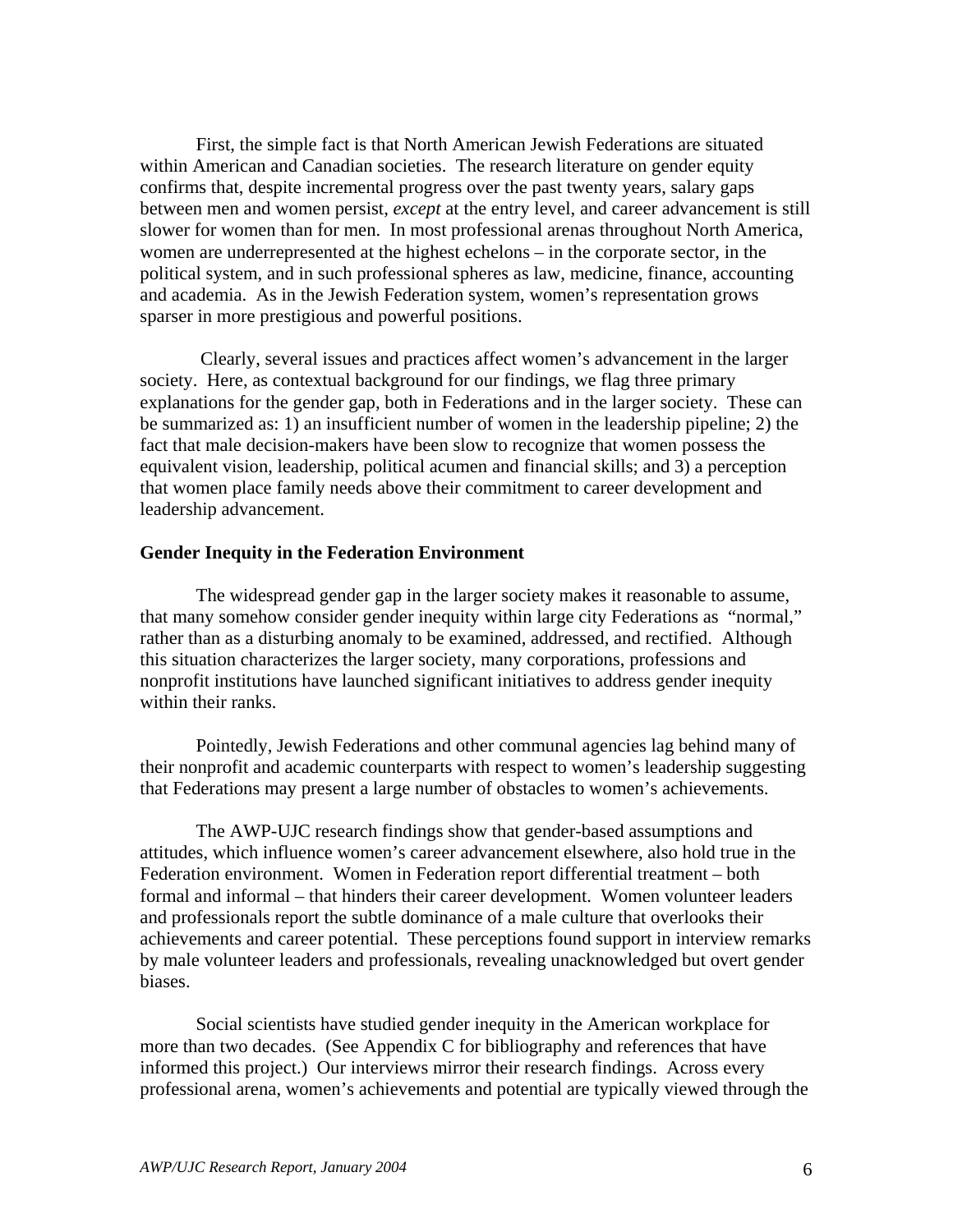lens of *gender schemas*, defined by Dr. Virginia Valian, of the Graduate Center of CUNY, in her research as "non-conscious hypotheses about sex differences." Gender schemas "lead men and women alike to overvalue men and undervalue women." In the corporate, professional and academic arenas, these unconscious assumptions result in "advantages men have that are small but numerous, molehills that accumulate over time to produce a mountain of advantage for men."

We found ample evidence of such gender schemas in our interviews at Federations. Many male CEOs and lay leaders surmised that the paucity of women CEOs could be attributed to their lesser experience, abilities and capacity to lead Federations.

Similarly, corporate CEOs often note that women's tendency to seek positions in such departments as public relations and human resources – functions unrelated to corporate profit centers – make them less likely to be viewed as potential candidates for top positions. Surveys by Catalyst, the leading authority on women in business, report that male corporate CEOs attribute the lag in women's advancement to their lack of experience in revenue-generating jobs. In contrast, women in the same corporations attribute their lack of advancement to gender bias that precludes them from competing for these critical jobs.

While some ascribe the lag in women's advancement primarily to *gender schemas,* or to functional gaps in women's professional experience, others focus on the conflict between work and family. This issue surfaced in our interviews at Federations and figures prominently in the larger society.

A cover article by Lisa Belkin in The New York Times Magazine, "The Opt-Out Revolution" (10/26/03), recently launched a fierce debate when it asked the question, "Why are there so few women at the top?" The article asserted that the absence of women in top professional leadership resulted from a growing trend among highpotential women to "opt out" of the workplace because of the punishing hours and dedication required, often at the expense of family, community, and other human values. Belkin profiled a narrow segment of promising career women, largely Ivy League graduates, whose personal or family situations made it financially possible for them to choose part-time employment, start a business from home, or take a temporary career leave to raise young children.

Some applauded the New York Times article for giving women permission to express and practice their career and family choices. Others roundly criticized it for focusing only on the *one-third* of women who have "opted out" of their professions. The article failed to examine the *two-thirds* of highly qualified professional women who have chosen to remain in the workforce. Whatever the impact of opting-out on women's advancement, it cannot explain the gender gaps in corporate America, nor does it account for the absence or near-absence of women from top Federation professional leadership ranks.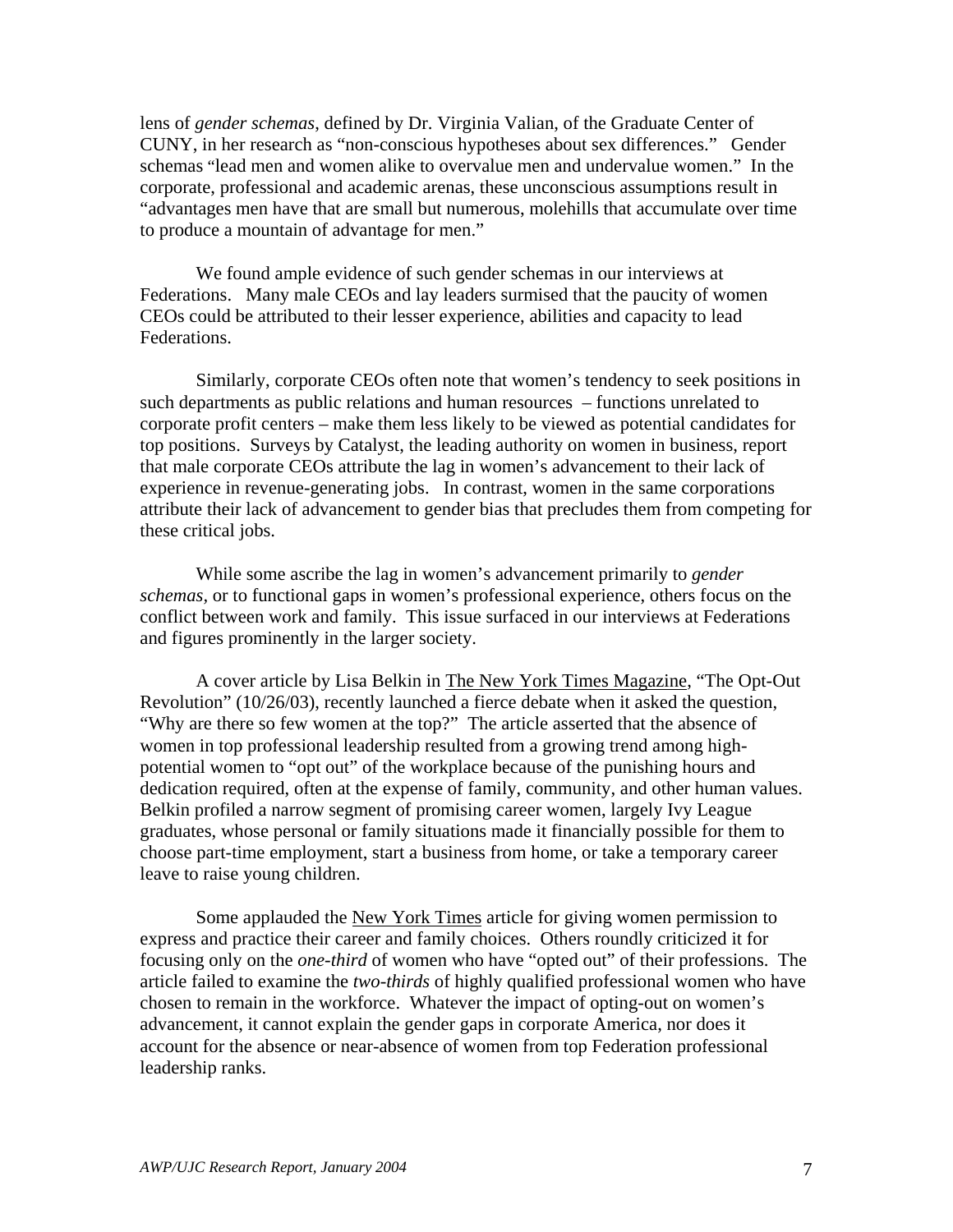**Do sufficient numbers of women aspire to fill the highest ranks of leadership in the professional arena?** A 2003 Catalyst study of corporate leadership finds that 55% of women in the higher rungs of the corporate ladder *would* like to be considered for the CEO post.

Similarly, our research in the Jewish communal arena – both through the AWP-UJC project and through hundreds of interviews conducted for other projects in other prominent Jewish organizations – revealed that a reasonable percentage of high-potential women do aspire to top leadership positions. These professionals include young women with children who expect to develop careers over the long term, single women, women without children, and women whose children are nearing college-age or already grown.

Finally, our interviews revealed other strong parallels between women in Federations and women in the larger society. Like women in the corporate, professional and academic arenas, women professionals in Federation reported their need for increased knowledge about personal career advancement, promoting recognition of their achievements, acquiring wide-ranging work experiences, cultivating professional contacts, finding mentors, securing job offers, and negotiating contracts.

The research findings below demonstrate all of these issues vividly and offer a range of perspectives from key players in the Federation system.

## **SUMMARY OF INTERVIEW FINDINGS**

#### **Leadership Styles and Perceptions of Men and Women**

Who is the Federation executive? What does he or she do? What experience, skills, talents and characteristics are seen as necessary for effective performance of this key leadership role in Jewish life?Many interview respondents characterized the Federation CEO as the "mayor" of the local Jewish community. As such, the chief executive's mandate is to articulate a vision for the community and then to mobilize the people and resources needed to achieve that vision. The CEO must command respect and build visibility as a community leader and effective fundraiser while simultaneously managing a complex organization.

In discussing preferred CEO leadership styles, male CEOs and lay leaders generally concurred that men are better at "exercising power" and "making tough decisions." Moreover, a number of male leaders assume either that women are less apt to exhibit toughness, or will be seen as inappropriate should they demonstrate the assertiveness necessary for the top Federation professional:

> *When search committees consider a woman, it would not be uncommon for someone to say, 'Yes, but do you really think she'll be strong enough?'*  **–** *Male lay leader*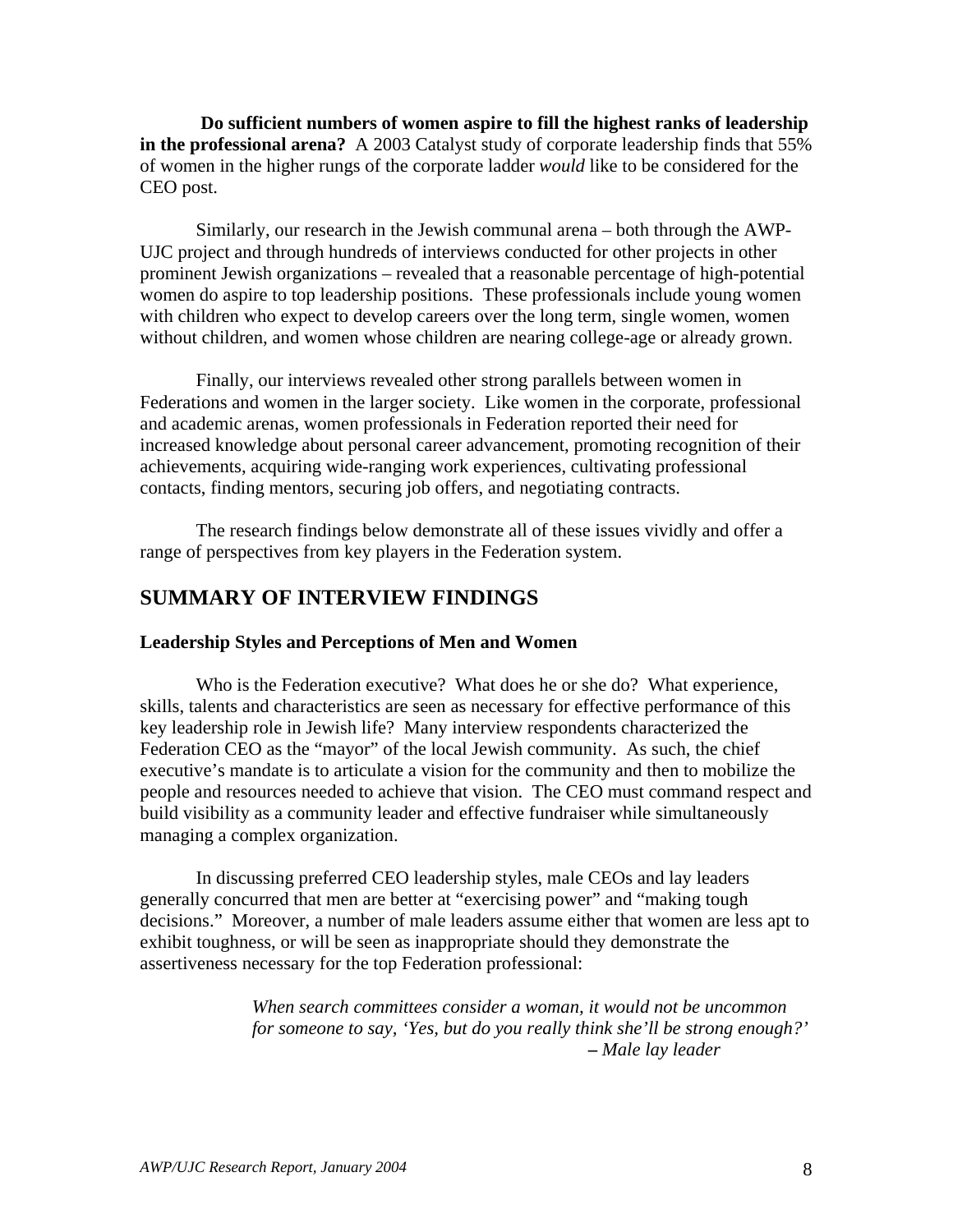*An elegant woman is extraordinarily effective because she is so gracious. Men can get away with things that are too aggressive and arrogant in a woman. With a man, aggression is a positive. With a woman it is a negative.* 

#### **–** *Male lay leader*

Both men and women we interviewed identified consensus-building skills as critical, in order to cultivate diverse constituencies and manage conflicts. Men saw the elements of consensus building – "good people skills," "a soft touch" and a facilitative leadership style **–** as positive attributes for men. In contrast, they identified these same attributes as signs of weakness in women professionals.

The very qualities that make a woman suited for the top job are the same qualities that make it unlikely that she will be taken seriously.

 Women professionals disputed the notion that "strength" or any one style of leadership fits all organizational and community needs. As one senior woman professional with multiple supervisory responsibilities observed,

> *Women lead better in times of transition. They are more comfortable with the unknown. Men tend to see things in black and white. Women have a more collegial management style and are more process-oriented. Men make decisions. Being decisive is a good skill, but not seat-of-the-pants decisive. The styles need to be negotiated. It's a dynamic process. You develop a style unique to each situation.*

#### **The Centrality of Fundraising**

*I just have a gut feeling that men are better fundraisers. – Male lay leader* 

The centrality of fundraising at Federations influences and may hinder women's advancement because of divergent perceptions of men's and women's capabilities as fundraisers.

Specifically, male professional and volunteer leaders in Federations questioned the capacity of women to raise major annual gifts in one-on-one solicitations, the predominant Federation fundraising mechanism. Several male CEOs and lay leaders stated that men are more effective at "going head-to-head" and "closing the deal" and doubted that women could compete in the "locker room dynamic" of personal solicitations. As a result, some people felt that women could not manage the fundraising heft and responsibilities of the CEO role.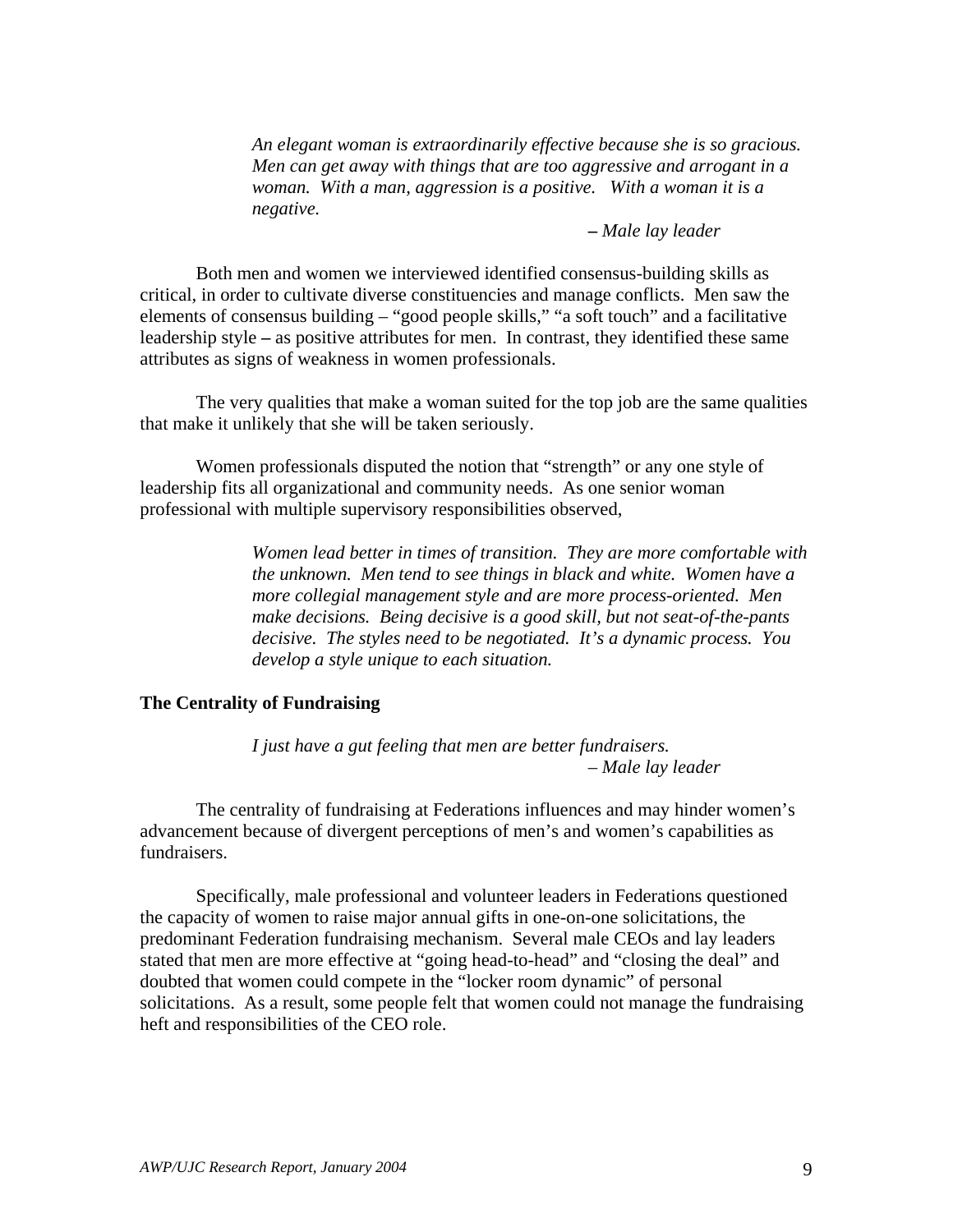*I never ask for money on the first date. I go and hang out with people. It's very interesting and intimate work. It's a lot of seduction. The structure is inappropriate for women. They're not well positioned to do the bullying. There's a lot of machismo that makes the major gifts concept work. The major donors push each other in a way they wouldn't between a male and a female.* 

*– Male CEO* 

Women lay leaders and professionals strongly disputed these assumptions, offering multiple examples of successful solicitations among both new and traditional donors and asserted that, increasingly, relationship trumps gender in one-on-one solicitations.

Federation's personnel situation is exacerbated by the proportion of male lay leaders on governance committees related to appropriations, real estate management, and compensation. Among major donors to Federation campaigns, men predominate, especially those born before 1945, perpetuating the impression that men enjoy an advantage as fundraisers. Women lay leaders we interviewed observed that current trends in women's philanthropy, including substantial increases in both number and size of gifts, are habitually dismissed by male executives and volunteer leaders. In their view, most men still place disproportionate emphasis on the size of single gifts and neither understand nor value new paradigms of philanthropy that cultivate relationships and hands-on involvement over the long term.

Undeniably, circumstances are changing. In recent years, women have advanced in greater numbers into development posts; in some cities, the roles of Campaign Director, FRD Director, Major Gifts and Endowment Director are divided equally between men and women. While this shift appears to be a positive development, both female and male professionals observe that success in senior fundraising positions no longer translates into career advancement to the executive suite. One woman observed, "As glass ceilings are broken, new glass can be installed several feet higher."

Several male lay leaders observed that Jewish women increasingly occupy important roles in corporate life and are exercising their independent influence in both individual and joint philanthropic contributions.

> *In the old days, you could never send a woman to solicit anyone. Today, as women are earning more and giving their own dollars, they are soliciting more. Younger women and men are more equal as solicitors. – Male lay leader*

A new philanthropy is emerging that embraces the potential of major gifts from working women, older women with inherited wealth, and communities of younger donors, for whom philanthropy is more gender-neutral. All represent significant frontiers in giving which may compel lay and professional leaders to revise their traditional views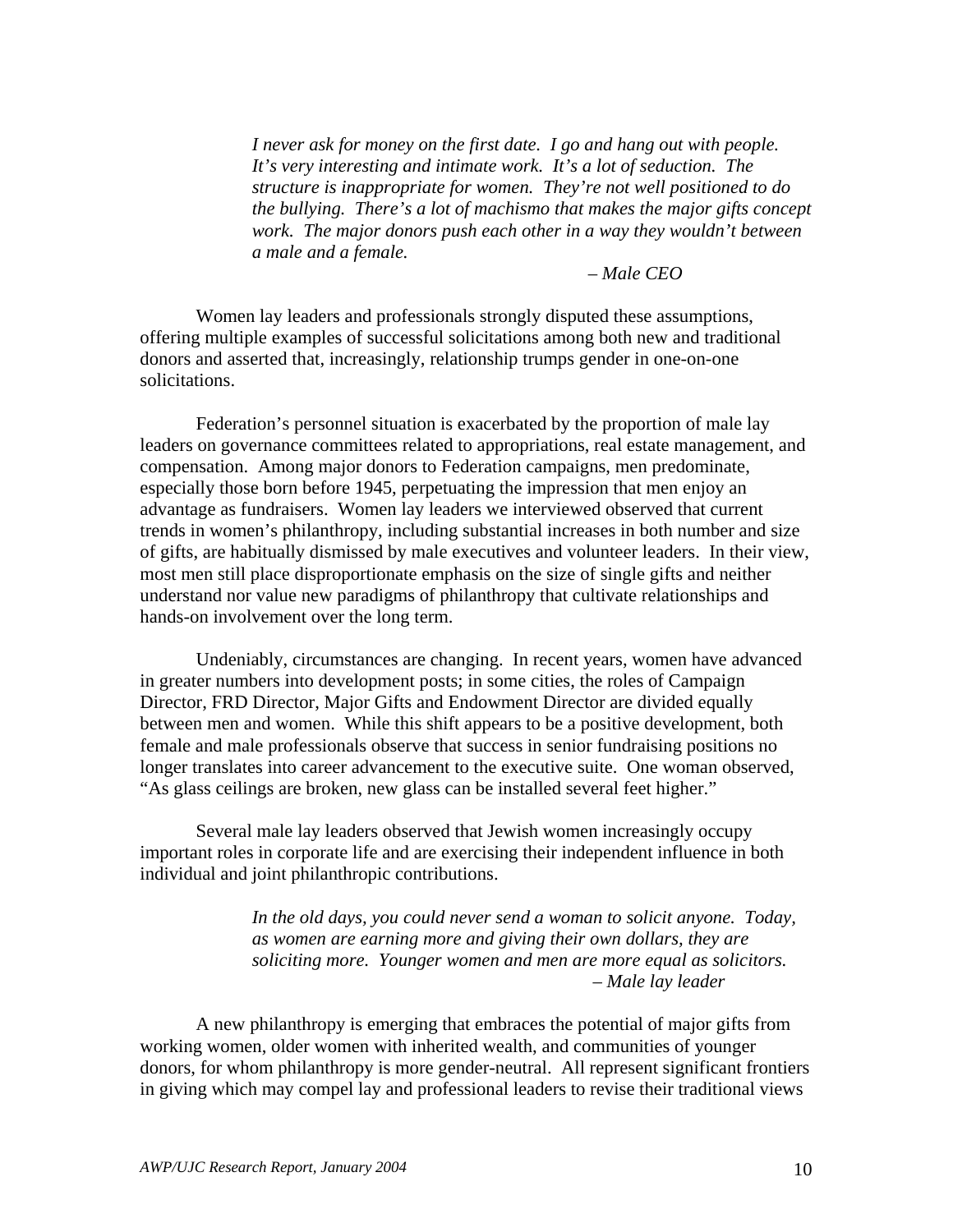about women and Federation philanthropy. Yet, at this time, skepticism about women's ability to successfully solicit wealthy male donors persists.

#### **Executive Search Process**

 The CEO search process varies depending on the local volunteer leadership and may involve UJC search services, external search firms and informal recommendations. Search committees rarely seek qualified candidates outside the system since, as one lay leader noted, "Federation is unique, and it is difficult to evaluate non-Federation experience," or as another lay leader noted, "We did go 'out of the box,' but then you have to go back in. You take an awful risk in going way out."

The "inside the beltway" emphasis in referral and recruitment is intensified by the composition of search committees, where an "old boys' network" continues to exert enormous influence on the executive search process.

> *Men get the best positions in the national system because they are behind the scenes and promote one another.*

> > *– Senior female professional*

*How does information about available jobs get distributed and how do names of potential candidates get distributed? Guys sit around in a room and think of names, and the guys think of guys' names. – Senior female professional* 

Virtually every woman interviewed, professional and volunteer, described the pernicious effect of the "old boys" network on CEO recruitment, noting its "systematic disregard for women from the national level on down." Of course, some male lay leaders are indeed receptive to women's talents.

> *The system would be better off if smart tough women were running these shows. A woman would bring a different set of eyes to look at what is happening. And, if a Board chose a woman CEO, the choice would be something new, so she would probably have more flexibility to do things in a new way.*

> > *– Male lay leader*

However, many influential male lay leaders conceded the predominance of "maledominated thinking about power and competency."

> *Historically and even now, there are inherent biases against women. Lay leaders hold stereotypes about women's abilities in fundraising, personnel management and logical thinking. There is a general lack of encouragement and a failure to look at internal candidates and a failure to promote women into launching pad positions.*

> > *– Male CEO*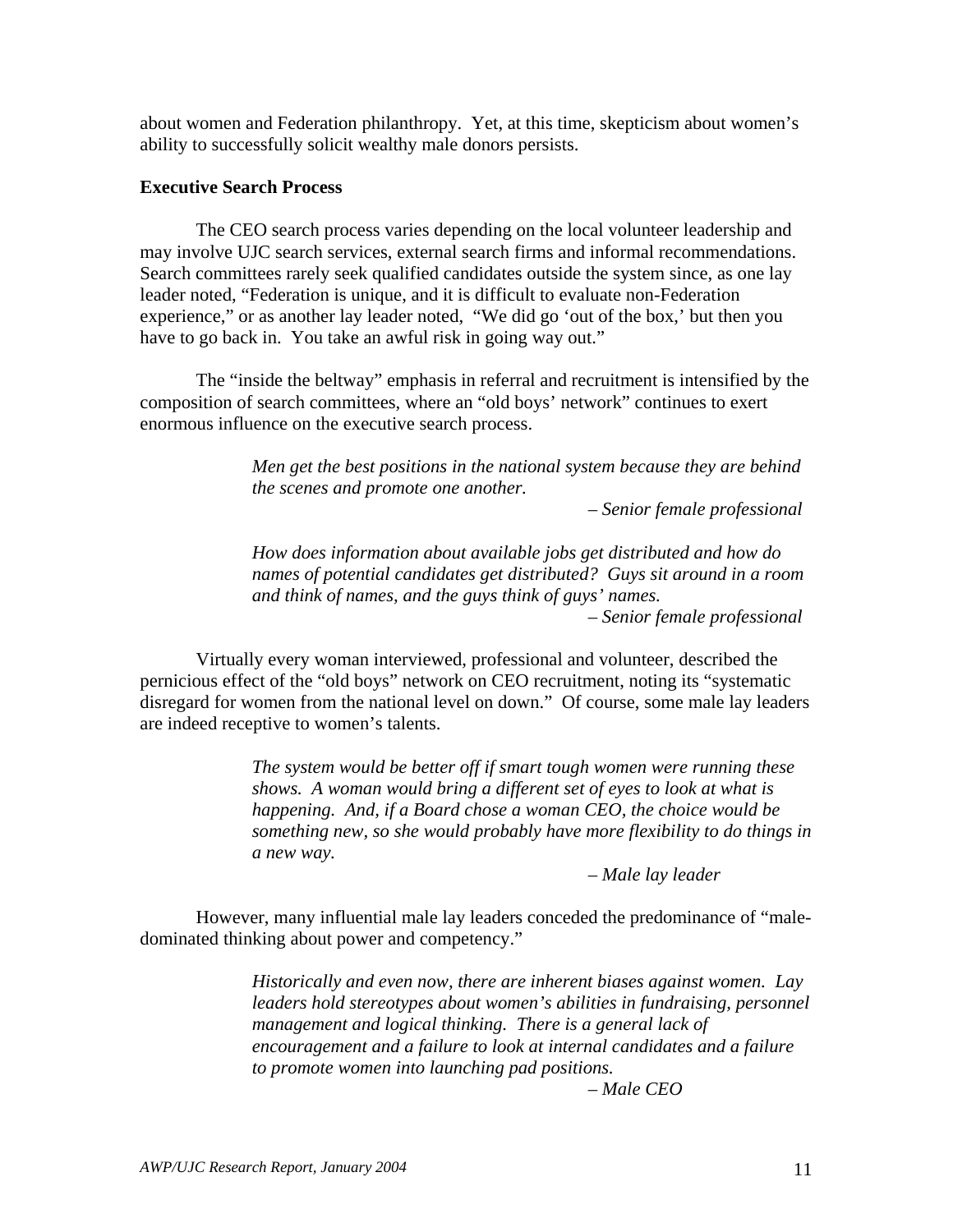The primarily male lay leadership not only directs the search for new CEOs; these lay leaders also play a key role in supporting the chief executive and advocating for other senior-level professionals. In Federation communities dominated by male lay leaders, women may find less support for professional advancement than in those Federation communities that have influential female lay leaders.

 Positive signs have emerged in recent years. In recent searches, women lay leaders have been represented on search committees, at an estimated average of 30%.

> *We need to reach the tipping point for women's voices to be heard.*  – *Female lay leader*

One might think that simply increasing female representation on search committees would ensure a gender-level playing field. But such is not the case. Several interviews revealed an ambivalence among some women lay leaders regarding women's professional advancement within Federations. Indeed, in some cities, the relationship between full-time volunteer women and working female professionals is complicated by the divides that can separate women who work for pay versus volunteers. In addition, some female lay leaders are concerned that assertively advocating for women's advancement may detract from their standing in the community.

#### **Work-Life Issues**

*Once upon a time, there was prejudice toward women. But, with some exceptions, I can't imagine that's true today… There are able, welltrained women who could move up, but at the time they have children, a significant number put their career on hold or move to part-time work, while men are continuing to move along in their careers… Some women are more comfortable ascribing glass ceiling notions than accepting responsibility for their own decisions to leave the work world. – Male Federation CEO* 

Most interviewees see the high-intensity executive track at Federation as being incompatible with family life. The CEO position is notorious for long hours and a "24/7 lifestyle."

> *The jobs have a certain insanity to them, not only for women who are trying to balance life priorities. The jobs are also unattractive for an increasing number of men.*

> > – *Male lay leader*

Many believe that women cannot fulfill the responsibilities of the CEO position because of the considerable time commitment required. Indeed, even many women professionals believe that their family responsibilities, set against the current structure of the CEO position, make it impossible for them to compete for these posts. Several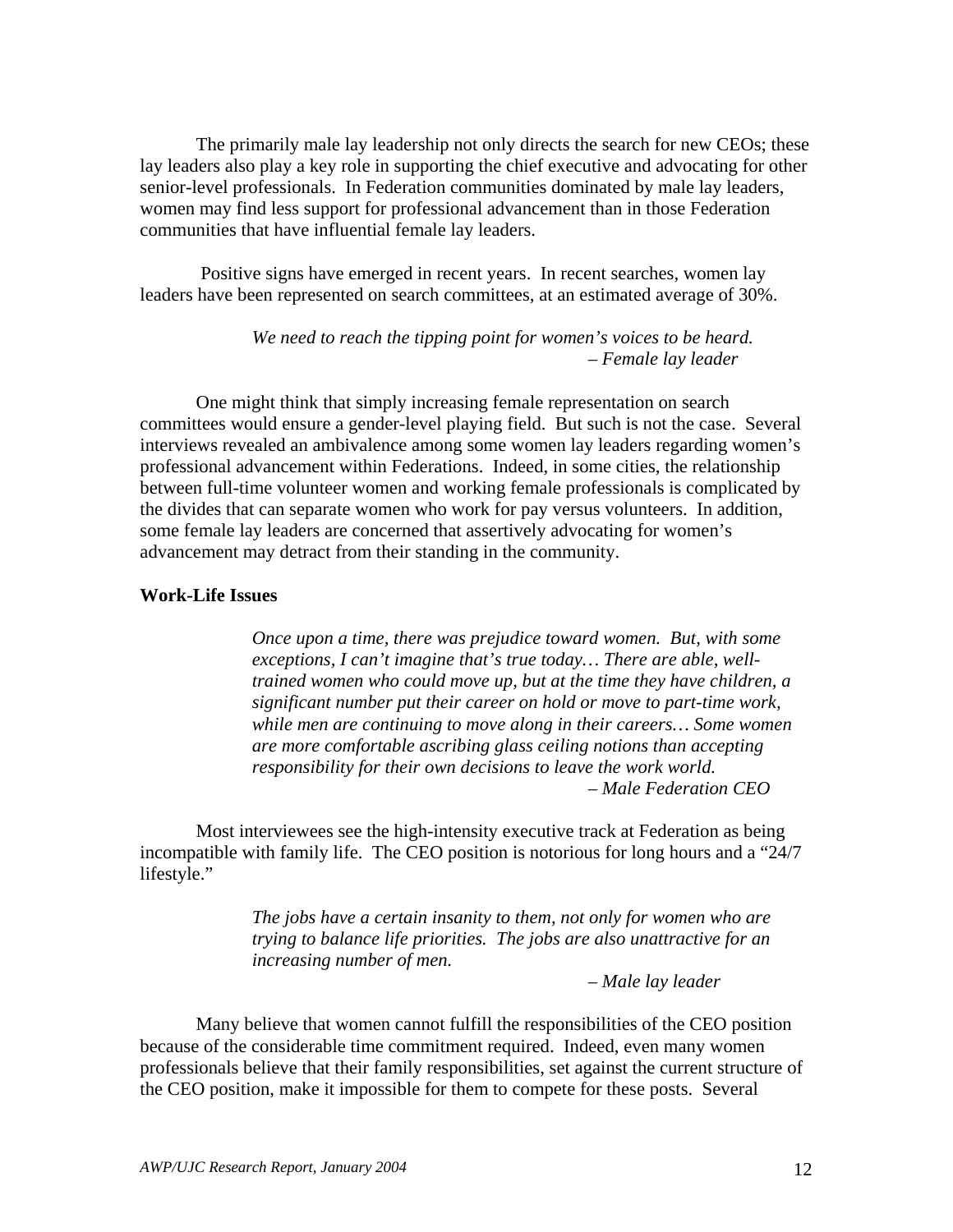female professionals said that the CEO post was particularly unappealing in a culture that measures achievement by the number of hours spent at the office. Other women professionals with longstanding tenure in the Federation system said they would be interested in the CEO position only after their teenage children left for college.

The difficulty of balancing family and Federation coincides with research showing that in the larger society, even women in dual-career families still devote twothirds of the time needed for household chores, childcare and other personal responsibilities. The disproportionate share of family obligations shouldered by women can reduce the number of women in the talent pool who choose to compete for extremely demanding chief executive positions.

> *Federation is still an environment where men keep on going and women put things on hold.*

> > *– Senior woman professional*

 Many women professionals said that the inflexible nature of the Federation career path, combined with traditional assumptions about women and family life, resulted in fewer leadership development opportunities in the "pipeline." Women who leave temporarily to raise small children are seen as "derailing" their own careers.

> *We need to understand what we're doing at the very high levels to help people manage their careers and their families, for men and for women. Can we be more flexible and keep more women in the pipeline, so that they are here when they are 45, when it's time for them to be CEO? – Female lay leader*

 Relocation is another family-related factor that impedes women's advancement. Top positions in the national system frequently require relocation. Traditionally, women have been disproportionately affected because their husbands have been unable to relocate.

> *You've got to make the career path competitive with the husband's career path, so that the family makes choices that allow the woman to gain the experience necessary to ultimately step up to the top job. – Male lay leader*

#### **The Human Resource System**

*People keep talking about the lack of talent within Federations. It's not true! They need to develop the existing talent. Develop the workforce! – Senior female professional* 

The advancement of women in Federation professional life is obstructed by miscellaneous weaknesses throughout the human resource development system. Insofar as gender bias limits women's advancement, the functional gaps in training, evaluating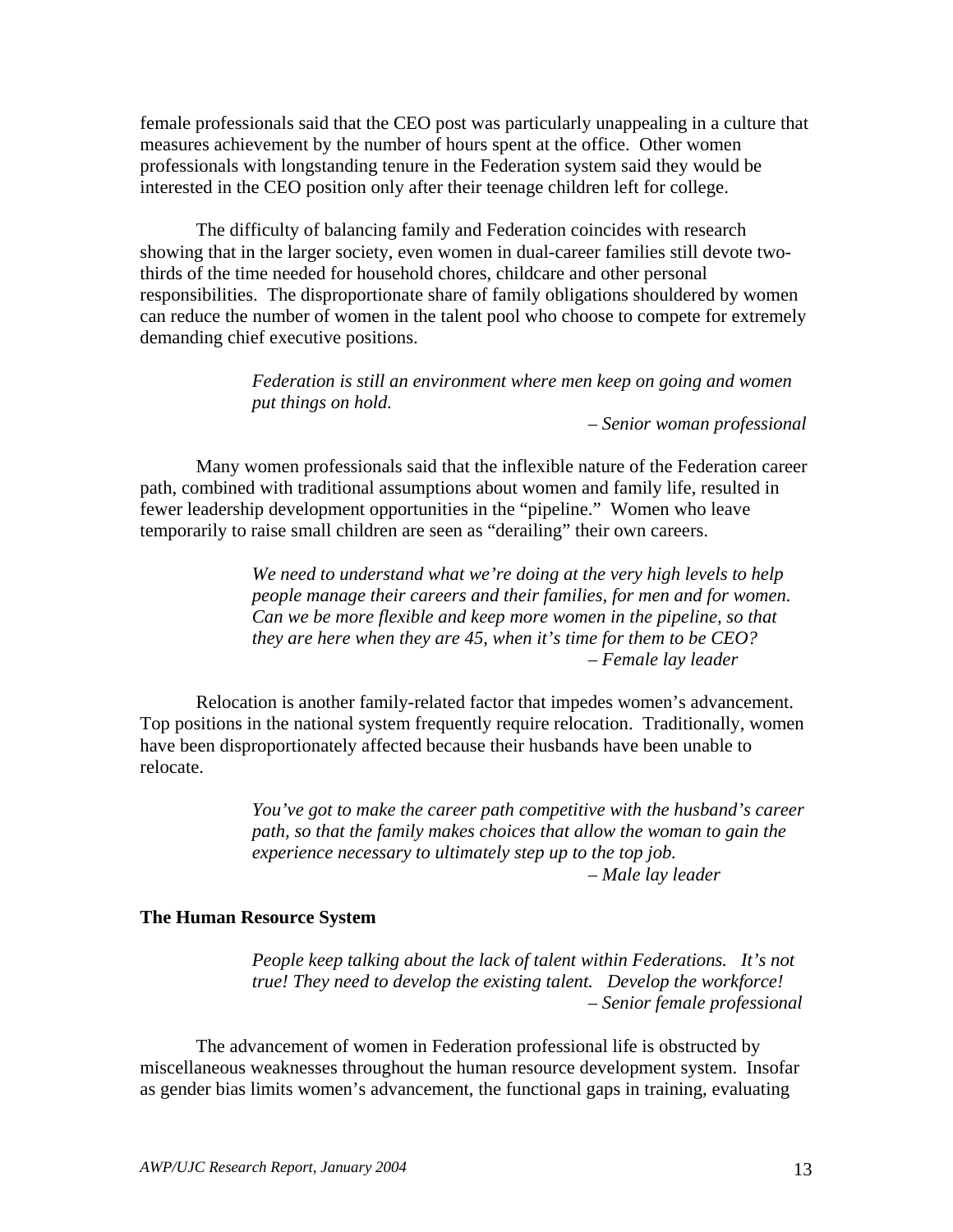and promoting personnel affect women disproportionately in Federations. In a less than fully rationalized system, factors such as gender bias can exert more influence than in a more meritocratic environment. This mirrors the experience of other classes of nonprivileged individuals, particularly racial and ethnic minorities. In fact, in an earlier era American Jews sought increased usage of civil service exams and standardized testing as tools to overcome anti-Jewish biases in hiring practices.

Our interviewees told us that, with the exception of the fundraising domain, Federations continually struggle to set clear, definable objectives for professional performance and evaluation. Measuring performance and outcomes is a challenge even in the private sector, but is further complicated in the nonprofit arena. Setting performance standards in Jewish communal life is even more vexing, as this environment is often characterized by ambiguous objectives, and by significant ideological and valueladen tensions and conflicts.

> *There are no clear-cut performance objectives. The work is often emotionally, rather than logically, driven. Training is not well-rounded. – Senior female professional*

Several interviewees spoke of the need for sustained, systematic professional development, resembling existing programs in the medical, educational, legal and business arenas. Professionals identified job rotation as critical to leadership advancement, in order to gain experience that is both broad and deep. The lack of such rotation, chiefly at larger Federations, results in sluggish movement of women throughout the pipeline.

*There is talk, but no action, about career paths.* 

*– Senior female professional* 

*If there is a group of women that you see as potential CEOs, it would behoove you to get them together with people who are already CEOs and have them be responsible for knowing what they need in their own careers.* 

*– Senior female professional* 

Other relevant shortcomings in Federation human resource development include episodic supervision, lack of formal mentoring, inadequate recognition of successful performance, and weak networking.

> *The Federation does a terrible job of mentoring and career planning. The mode is chaos and crisis management. Of course it's not attractive for women, nor most men.*

> > *– Male lay leader*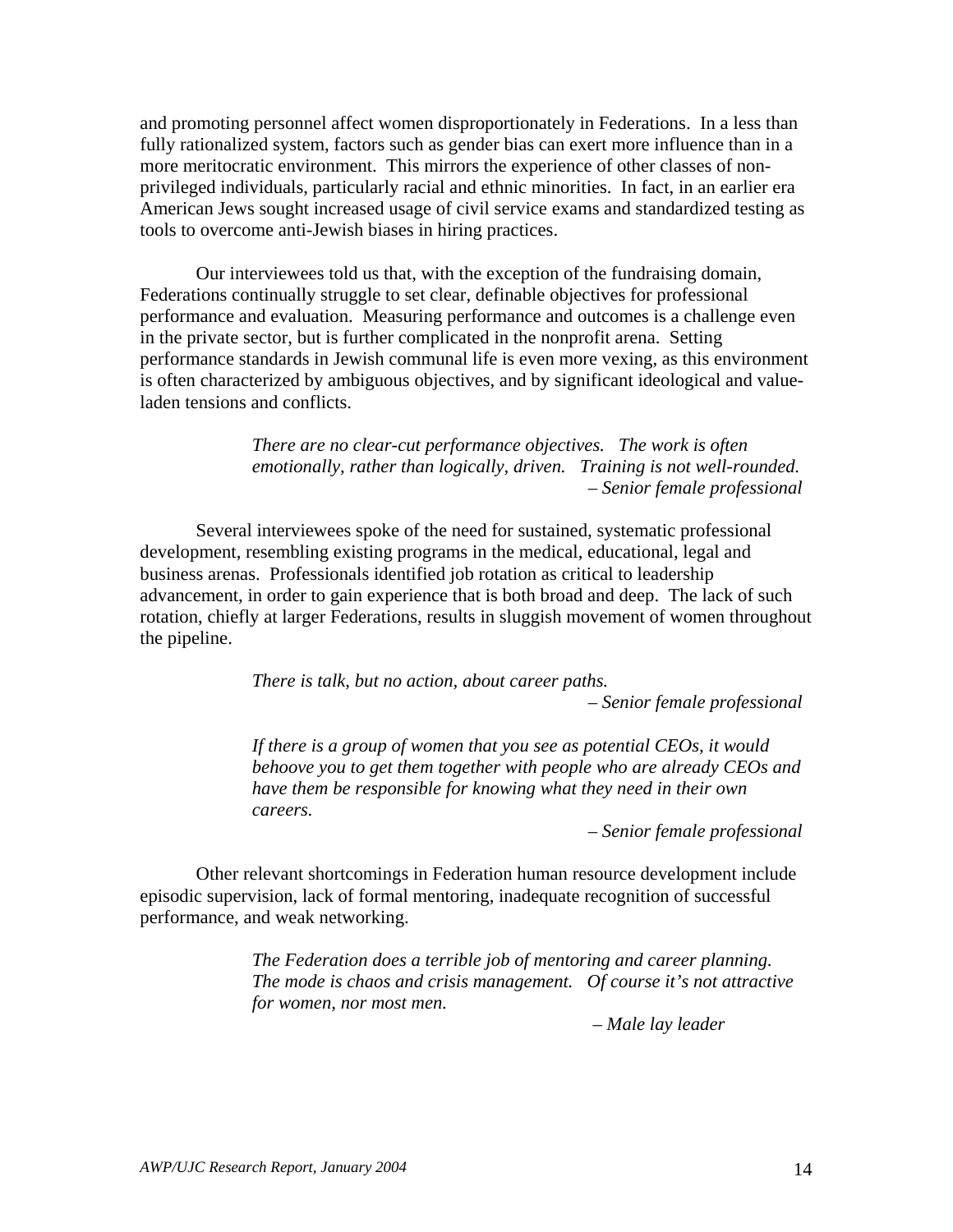The somewhat haphazard nature of these functions has had a disproportionately adverse impact on women.

> *A lot of women in the system work very hard, but haven't been cultivated and moved along a path.*

> > *– Senior female professional*

In the area of networking, for example, senior women professionals bridle at their lack of access to national Federation meetings. The 2002 General Assembly marked the first convening of women CEOs from small and midsize Federations; this group of chief executives had never been invited to national meetings with executives of the top 19 Federations. A female Executive Director of an intermediate Federation commented, "My colleagues who head large Federations cannot recommend me for positions because they have not gotten to know me."

Senior-level women professionals who had been mentored informally spoke far more positively of their Federation experience. These women spoke with appreciation and respect of their mentors, both women and men, who had provided opportunities for career development, visibility and increasing levels of organizational challenge.

The interview findings also suggest that women professionals in Federation suffer from a lack of confidence and have not pushed for their own advancement. A seniorlevel professional who came to Federation from the corporate sector observed: "Most women who achieve any level of seniority have to be twice as smart and work twice as hard just to get where they are. But women are very bad at finding ways to get the recognition they deserve." On the most practical level, several professional women admitted that they lacked negotiation skills for salary increases and promotions.

#### **Explicit Gender Bias and Organizational Culture**

*There's a paternal way of thinking, wrapped around tradition and family values. It's hard to break that family model because this represents the strength and legacy of Federation as well as a liability for women's advancement.* 

*– Senior female professional* 

*Over time it has changed. Over time it will change…But it could take fifty years.* 

 *– Male lay leader* 

Many examples of explicit gender bias surfaced in the interviews. In addition to the material above, other examples we encountered include the tendency of male lay leaders and professionals to ignore issues raised by women in meetings, only to acknowledge and support the same ideas when suggested by men. Other reports described the exclusion of senior women fundraising professionals from meetings with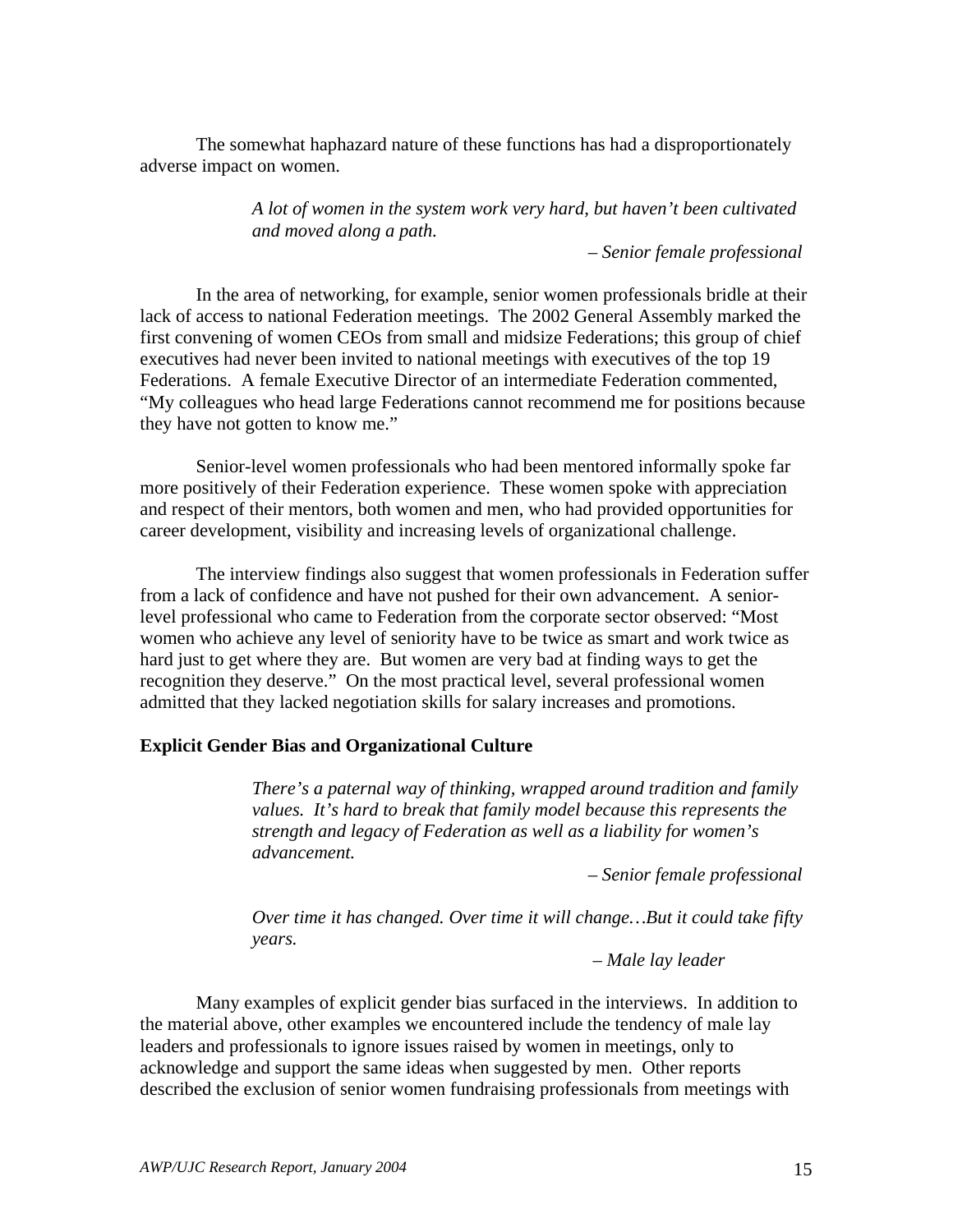high-level donors and the hiring of men for senior positions who were clearly less qualified than their female counterparts.

> *I think [women's advancement] is happening and will continue to happen. But women still have to be better than the best.*

*– Female lay leader* 

Several male professional and lay leaders expressed surprisingly anachronistic views about the potential consequences of including women in the Federation power structure. In one telling example, a male leader outlined the sexual implications of bringing a woman executive to the large city executive retreat with 19 men:

> *There are sexual overtones to that kind of thing. But just because a man might look at a woman as a sexual object doesn't mean that he's not taking her seriously professionally. I mean, does every woman have to be Golda Meir? My advice to women is to be presentable and play to your femininity. Men want to preen and they will respond favorably to the right package.*

> > *– Male lay leader*

Some powerful and well-intentioned male leaders we interviewed seemed oblivious to the ways in which their own behaviors may perpetuate the gender bias. For example, one CEO said he deliberately hired men for two senior positions shortly after his hire, claiming that "having more men improves the atmosphere. People talk business." More often, male lay leaders and CEOs emphasized their general support for women's professional advancement, only to retreat when asked to consider the future prospects of senior-level women within their *own* Federations:

> *There is no problem here with women getting ahead. We're trying really hard to identify women. It's difficult to find the right ones…They just can't make it with senior lay people. But nothing is holding women back. Not with guys like me around.*

> > *– Male lay leader*

Local culture and generational issues also influence the gender dynamic. Examples of gender bias tend to cluster in cities where the Federation donor community is largely of retirement age; older male lay leaders more often express the belief that "women don't understand business." In general, we noted that resistance to women in Federation leadership positions is most likely for men over the age of 55, variable for men between 40-55, and less so for men younger than 40 years old.

> *Many of the men still have the old attitudes. We can't do therapy on everybody, but we can structure the environment so gender is less of an issue.*

> > – *Female lay leader*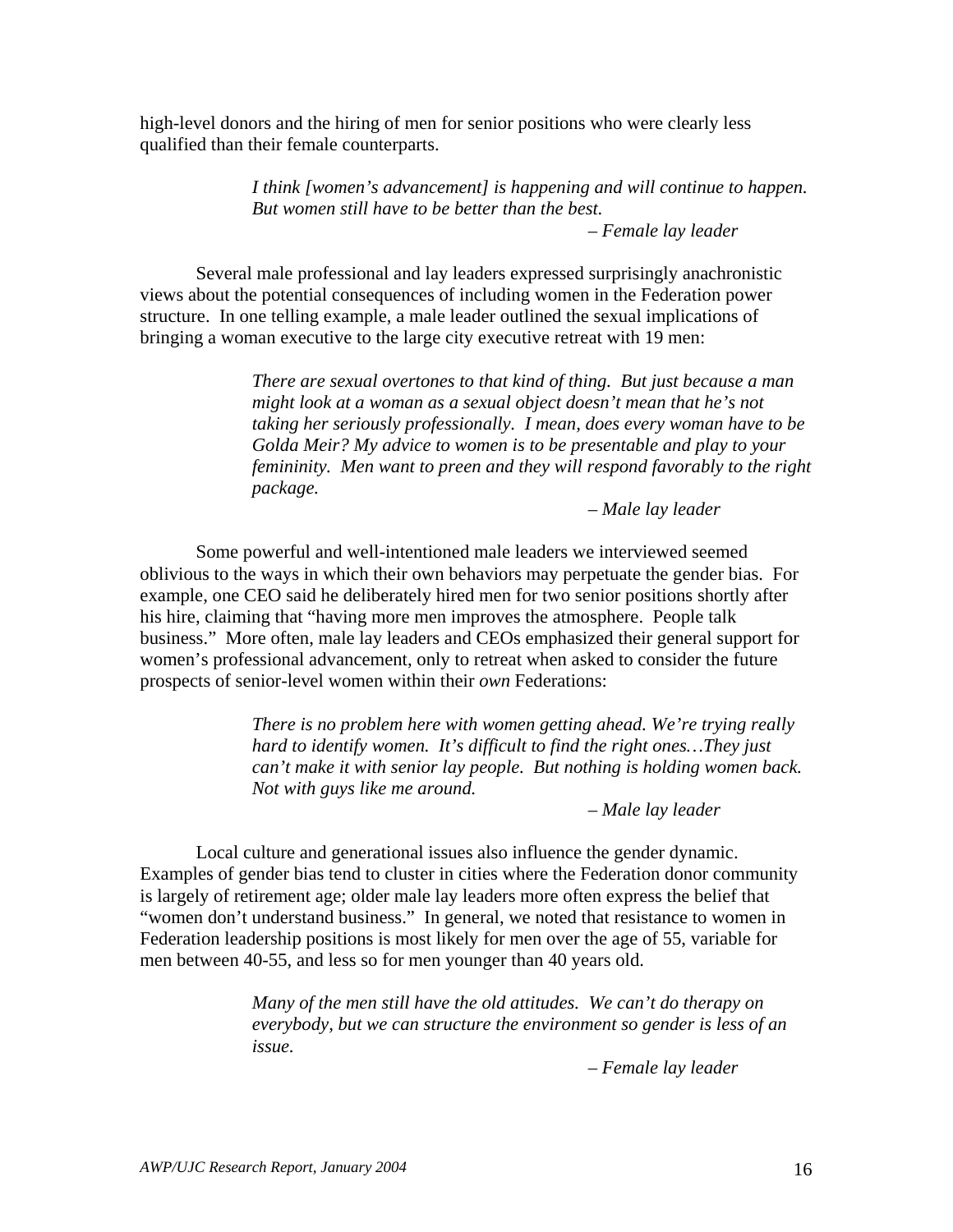## **IMPLICATIONS**

#### **Changes in the Larger Society: Gains through Intentional Intervention**

The number of women in CEO positions in business has shown slow but steady progress over the past decade. These gains have resulted from intentional endeavors by major corporations to improve their competitive edge. The nonprofit sector and academia, in particular, have made dramatic gains for women over the same period. Currently, women lead three of the eight Ivy League universities, 26% of the nation's colleges, and over 50% of philanthropic foundations. These trends suggest that the proper commitment and investment can create workplaces that provide equitable opportunity for career advancement.

The research literature makes a strong case for understanding gender equity in the context of overall organizational effectiveness. Dr. Lotte Bailyn of M.I.T.'s Sloan School of Management conducted extensive empirical research over two decades, focusing on professional, managerial and technical employees. Her findings show definitively that efforts to structure work in ways that support the full spectrum of employees' responsibilities on the job and at home generate improvements in organizations' overall effectiveness.

Women's leadership choices often take place in the context of work-family issues. Therefore, a critical question facing society and the Jewish community is: **How can women be supported in their careers over the long term – including modifications at different stages in the life cycle – without being permanently derailed from the leadership track?** This question is likely to be given greater scrutiny as the dual-career family becomes embedded as a norm in the larger society, and as men, along with women, increasingly expect greater flexibility to navigate the demands of life and work.

#### **Why Change? Internal Risk Factors in the Federation System**

*Two out of forty isn't enough. My granddaughters wouldn't like that number.* 

*– Male lay leader* 

*The glass ceiling is not merely a generational one that will take care of itself. It probably needs a push in order to be eliminated.* 

*– Male CEO* 

The persistent absence of women from the highest ranks of professional leadership of the largest Jewish Federations reflects larger concerns within the system. Significantly, it poses major challenges to Federations' future health and effectiveness.

First, the absence of women CEOs highlights and reflects the system's overall deficiencies in recruitment, retention and development of qualified personnel, both men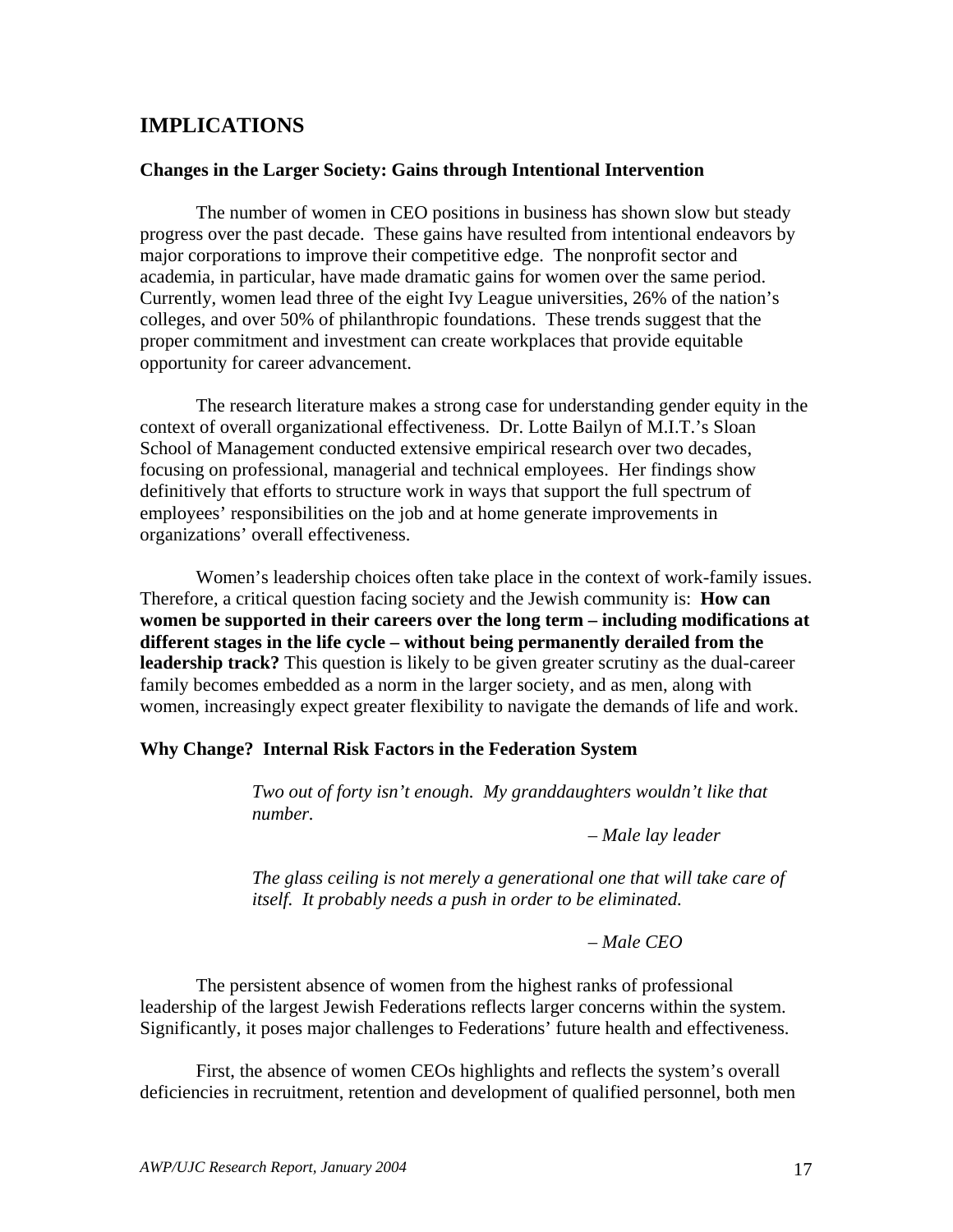and women. Younger women, in particular, may well read the absence of women CEOs as a discouraging message. **Potential new professionals may increasingly look elsewhere,** i.e., academia, healthcare and other nonprofit agencies, for more promising career options.

Second, gender bias may promote **a talent exodus**, of both men and women, from Federations. The system must consider the potential consequences of a shrinking talent pool, as fewer young, talented Jewish professionals will take on the high-pressure, demanding executive positions.

Third, a Federation system dominated by older male donors and middle-aged male fundraising executives will appear less innovative, less inclusive and ultimately will be **less appealing to the next generation of younger donors and activists,** both male and female.

As one male lay leader commented, "In the 1970's, Federation was the powerhouse institution of Jewish life. The image of Federation in the  $21<sup>st</sup>$  century is different. We have a really hard time recruiting young people." Similarly, as another male lay leader warned,

> *This is an organizational system that's desperate for competent, empowered professional leaders. The organization can ill afford to lop off 60-70% of its top professional leaders because of the messages that it presents to them and because of the ingrained culture that it refuses to confront. This is not about doing something nice. This is about saving an organizational system.*

## **INTERVENTION STRATEGIES – AN OVERVIEW**

As we noted at the outset, the absence of women from Federations' top ranks of professional leadership reflects a variety of policies, practices, and cultural assumptions. Accordingly, the following interventions, all subject to further refinement and development, cover a rather wide range of options. These recommendations combine suggestions from our interview respondents and Jewish communal leaders, counsel from experts in the field of gender equity, as well as contributions from our own research team.

Our ideas can be grouped under four rubrics. First, we recommend a **leadership identification and development program.** We seek to increase the supply of qualified women candidates for executive positions, by: 1) recruiting women for the UJC Executive Development Programs in numbers that reflect the greater proportion of women in Federations; 2) creating professional development programs targeted to the needs of aspiring women professionals; and 3) identifying and grooming a talent pool of high-potential women from the middle ranks.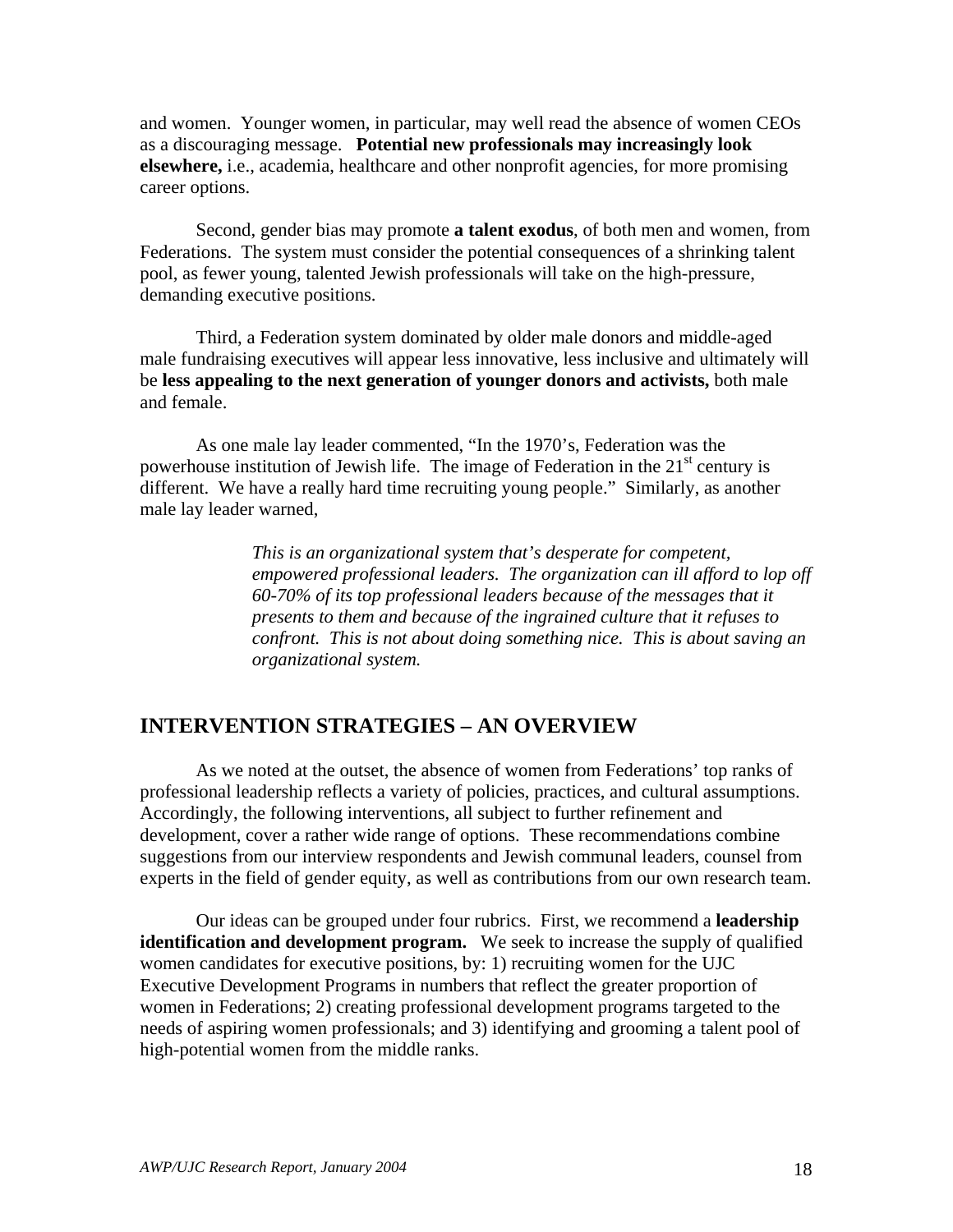Second, we recommend **improving executive recruitment and selection practices.** We seek to ensure gender diversity on search committees, provide education to search committee members that will help them understand subtle patterns of discrimination, and make a commitment to bringing sufficient numbers of female candidates to the selection process.

Third, we recommend that Federations **promote flexibility and work-life balance through employee ranks.** The current construction of executive positions serves to dissuade both men and women from seeking them, owing to the incompatibility of these jobs with family commitments and other quality-of-life issues. Programs that recognize that women in particular may want to restructure their work at certain periods without being permanently derailed from the leadership track can have a profound impact.

Fourth, we recommend that Federations **focus on enhancing professional development for all its personnel** – men and women. We need to create more vibrant and productive work places that promote excellence and effectiveness at every level.

The multi-faceted tactics for implementing the intervention strategies include:

- 1) **Integrating women's initiatives into existing Federation executive development**, such as the Mandel program;
- 2) **Launching new AWP-UJC leadership development programs** for accomplished women at mid-career, such as establishment of a National Talent Bank;
- 3) **Collaborating on inter-organizational initiatives**, e.g., training volunteers from a range of organizations on participation in executive search processes, and
- 4) **Experimenting with local Federations** on new models for promoting excellence, effectiveness and equity in the workplace.

## **INTERVENTION STRATEGIES – AN ELABORATION**

#### **Leadership Identification and Development**

Stocking the talent pool with qualified women is critical to women's professional advancement. Many professional and lay leaders recommend the creation of a "talent bank" of high-potential women throughout the national system who would be groomed for major posts. This group would receive training and diverse exposure to broadband skill sets, including finance, fundraising, marketing, and public speaking. Mentoring and networking would be part of the professional advancement package.

Similarly, a national registry should be created of talented young professionals of both genders, for consideration by local executives for sub-executive positions. Developing a "talent bank" of promising women, and establishing a sustained initiative to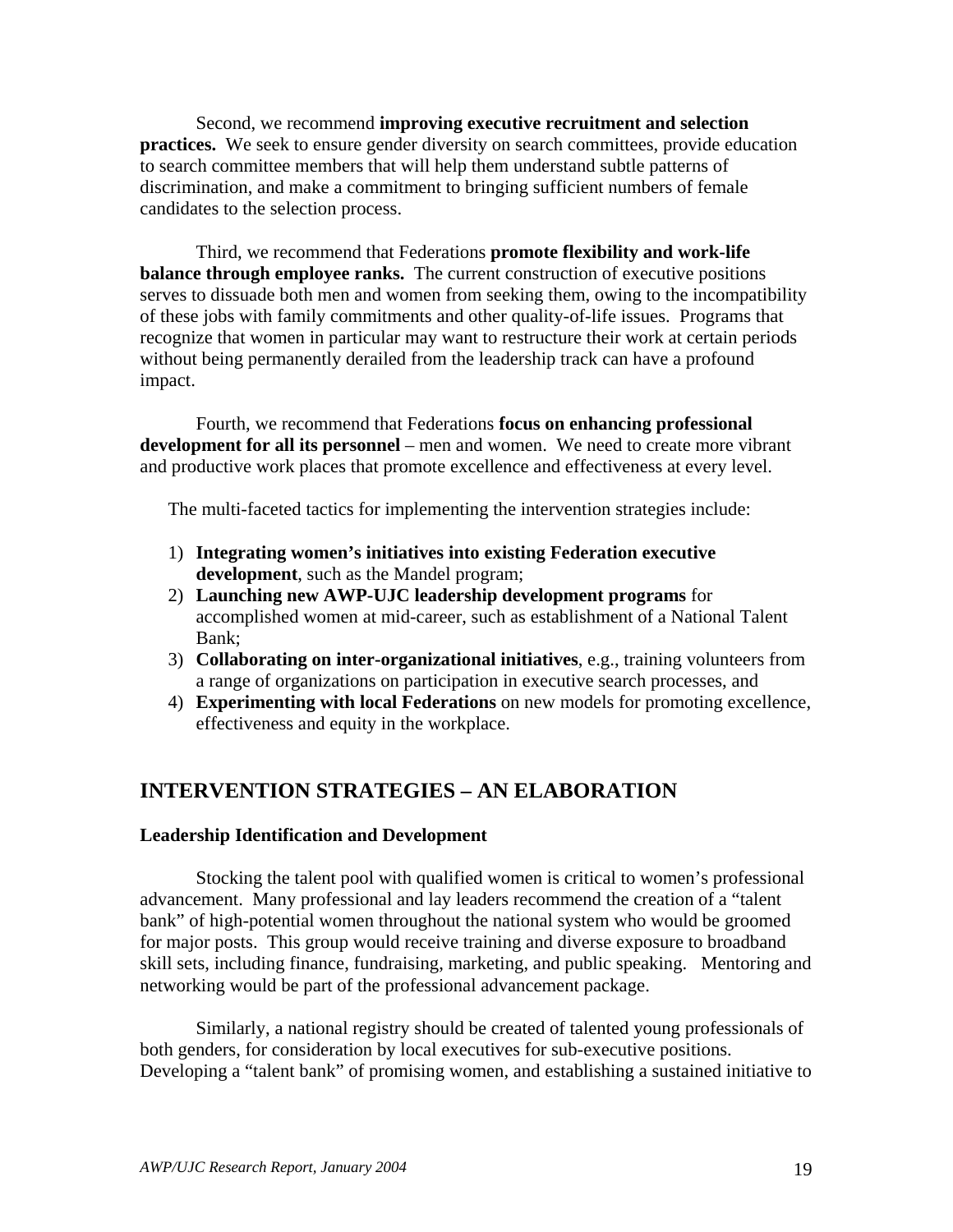showcase women's skills and network them effectively, may serve as one effort in a campaign to mitigate the overpowering effects of the "old boys' network."

An analysis of outcomes from the previous Mandel Executive Development Program ("EDP") will prepare the way for revising the program. Focused attention must be paid to the particular needs of women in leadership development programs. These needs have been researched and documented widely.

The EDP application process should be designed to yield proportional, or at least equitable, representation by women, consistent with their numbers within Federations. Even though it is substantially below the actual proportion of Federation professionals who are female, a target of 50% participation of women in the Mandel EDP will send an important signal about the depth of Federation's commitment to identifying and promoting talented female professionals. Setting this goal will ensure that recruitment of these candidates is pursued with appropriate rigor. It will also encourage women – who are less likely to aggressively promote themselves than their male counterparts – to put themselves forward for consideration.

 Increased access to professional networks is another critical aspect of this initiative. A relatively small circle of influential executives and volunteer leaders need to become better acquainted with high potential women and see firsthand their potential for leadership. Women executives need to be included at every regional and national meeting. Making women more visible by selecting them for prominent roles at the General Assembly, as well as on task forces, leadership fora and public ventures, is essential.

#### **Executive Search Process**

Several steps can address sources of gender bias in executive recruitment and search processes.

Gender balance in the composition of search committees is one important element of an executive search process.

Another is the involvement of professionals – consultants, recruiters or UJC executives. Turning to these professionals with the explicit mandate to recruit competitive female candidates can increase the likelihood that more women candidates will be brought to the process, improving their capacity to compete on a level playing field.

Lay leaders engaged in search processes would benefit from systematic training. This training would include an overview of the changing environment within Federation, including issues pertaining to women's advancement. As one lay leader suggested, we need "awareness training about ingrained attitudes that might, in the long run, be selfdefeating for the health of the Jewish community." Training programs might be designed in collaboration with other Jewish organizations – from social service agencies to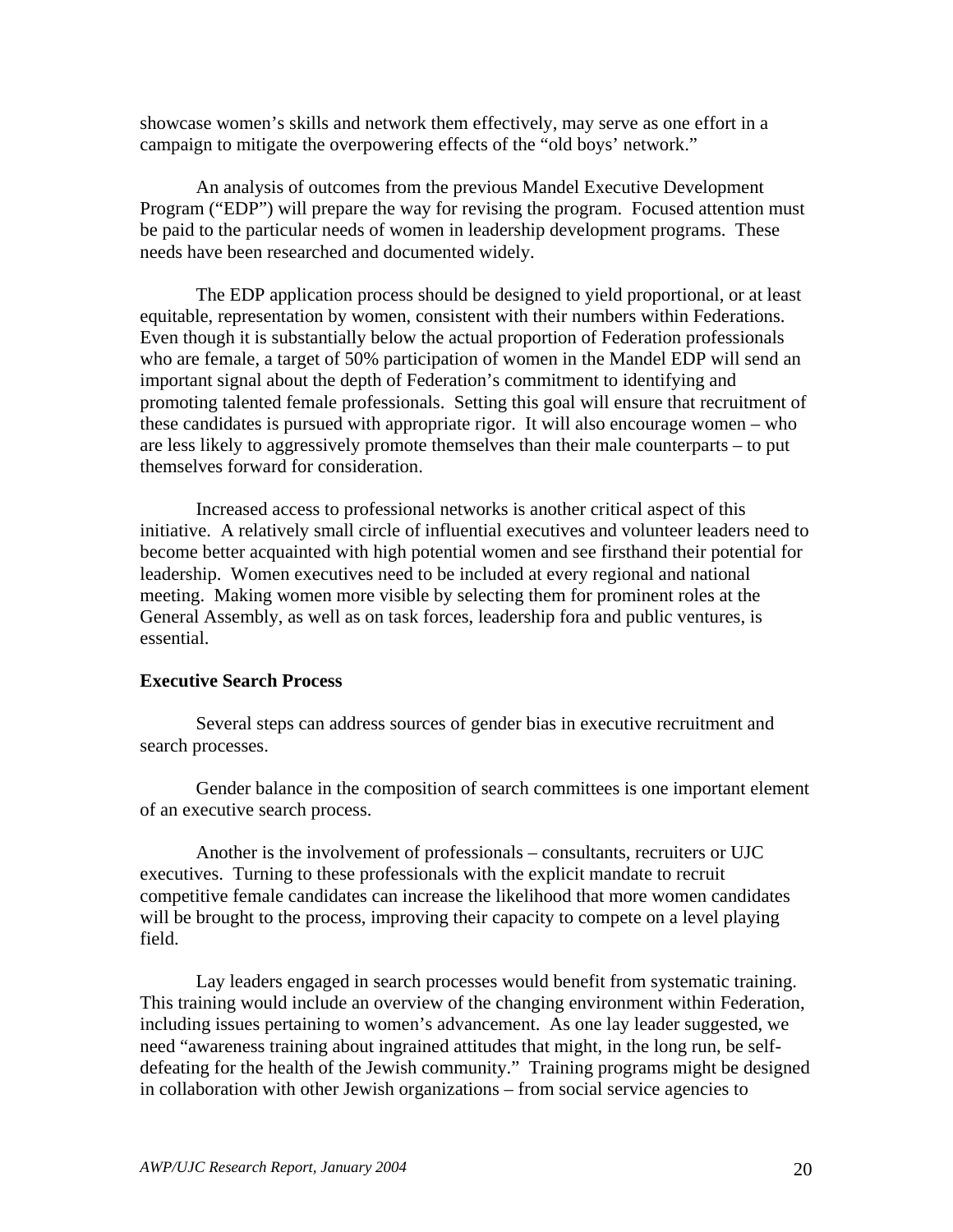synagogues to Hillels – and can combine some overall sessions with customized breakout groups for specific kinds of agencies.

#### **Promoting Flexibility and Work-Life Balance**

Federations will benefit over the longer term if they focus now on creating work environments that promote flexibility and better balance between personal and professional demands.

AWP has completed two pilot projects – with Hillel and with the Jewish Board of Family and Children's Services – that focused on work-life balance as a strategy to improve staff retention and leverage professional advancement. In the corporate sector, businesses – from the Marriot Flexibility Initiative to Deloitte and Touche's fundamental redesign of their consulting assignments – demonstrate that flexibility can result in advancement of women to leadership ranks. These practical initiatives, as well as our modest experiments in the Jewish communal field, can serve as models to stimulate local Federation experiments.

In addition to increasing support for flexibility in Jewish organizations, we need to develop policies and practices that explicitly invite people to exit and re-enter the Federation workplace without permanently moving off the leadership track.

#### **Human Resource Development**

Federation talent, both male and female, should be developed more systematically at every level. Federations must create sequenced career paths for professional advancement, by identifying key entry points, leveraging opportunities of existing programs and supporting new initiatives for junior staff, middle managers and senior executives.

Creating a complete catalog of Federations' internal programs for professional development will identify strengths and gaps in training along the Federation career continuum. The programs should be scanned for their attention to gender issues as well as their general effectiveness.

New modules and initiatives should be designed to address current gaps or to supplement existing professional development programs. AWP will collaborate with UJC's Department of Professional and Volunteer Development on the design and implementation of training modules on diversity, gender issues, mentoring and flexibility, as well as modules targeted to the particular needs of women, ranging from budget analysis, public speaking and negotiation skills to broader, long-term initiatives devoted to leadership development at different points on the Federation career path.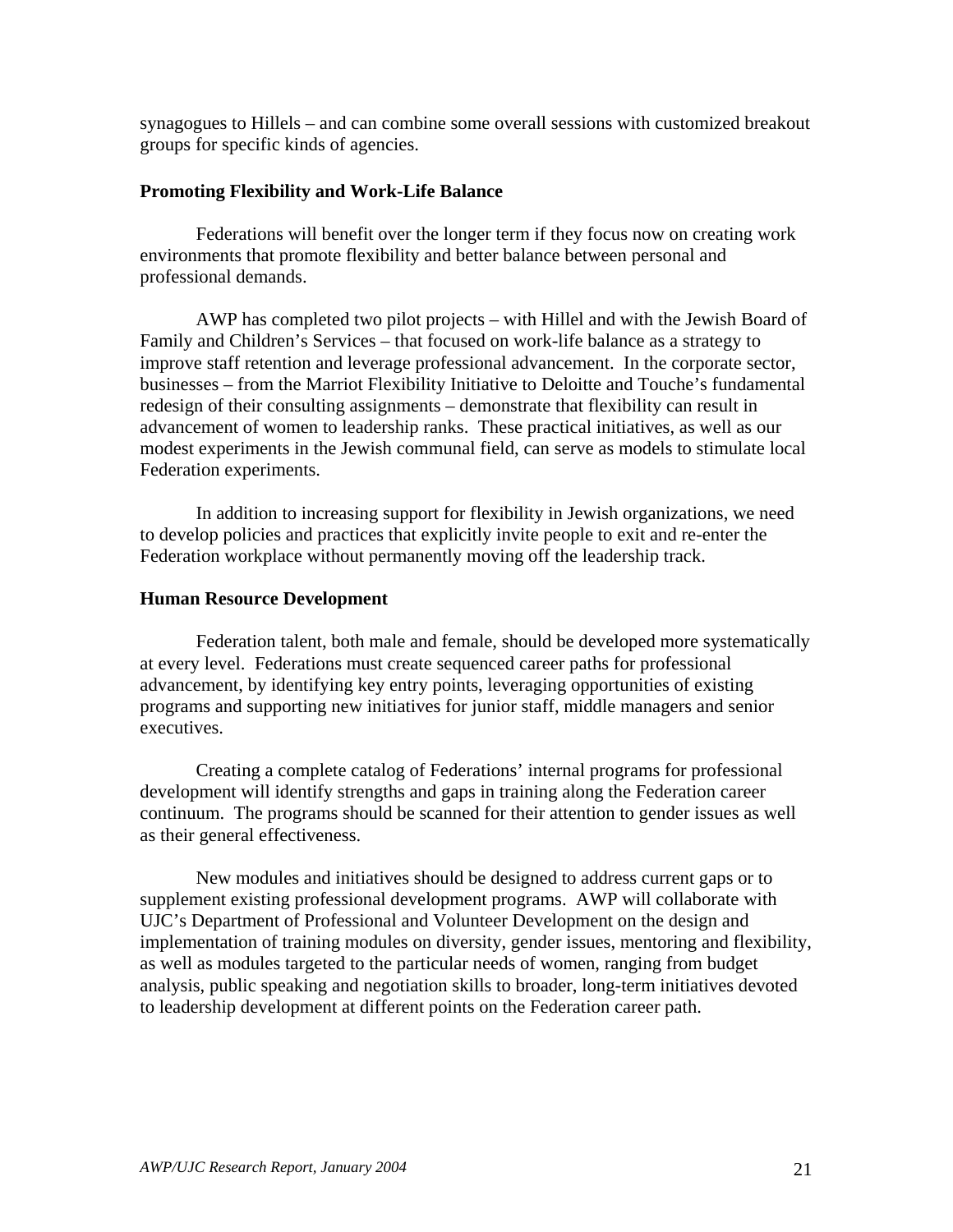#### **Strategies For Success: Small Wins and Sustained Effort**

Given the size and complexity of the Federation system, and the proposed scope and scale of the changes we have proposed, the recommended interventions are predicated on a strategy of incremental changes or *small wins*. Organizational change typically occurs over a 7 to 10 year time frame. Therefore, it is critical to develop interventions that can deliver incremental, cumulative change over the long term.

The success of this strategy in the larger society has been documented widely. Illustrative is a multi-site study conducted from 1992-2000 by Dr. Joyce K. Fletcher of the Simmons School of Management and colleagues at eleven organizations (including three Fortune 500 companies, two public agencies and a global retail organization). The study found that a strategy based on small wins had the power to transform organizations positively for both men and women. The results included, along with greater gender diversity, improved productivity, product development and profitability.

The interventions also will require commitment to a **sustained collaborative effort** on several levels within the Federation system. The project interventions will require the creative contribution and ownership of key stakeholders of the UJC and of individual Federations. However, being mindful of the expected timeline for organizational change, we must ensure that the project makes progress over the long term, through ongoing support from the leadership and the broad partnership of all key players.

On a more practical level, two ongoing processes will be fundamental to any and all of these endeavors. First, we need to systematically and regularly **collect information and monitor** the status of women professionals in the Jewish Federation system. An accurate, comprehensive catalog on the placement and compensation of high-ranking Jewish communal professionals, by gender, needs to be assembled and updated on an annual basis.

Second, we need to institute an ongoing program of **public education** that will serve to raise the issue of gender equity and to keep the matter front-and-center for Jewish communal leaders, both lay and professional, throughout the Federation system.

In fact, this work has already begun. The AWP-UJC research initiative has functioned as the first intervention in a public education program throughout the Federation system. The process of 93 interviews in 14 cities created an iterative conversation. While focusing on women's advancement, it also addressed larger issues relating to the recruitment, retention and professional development of Federation talent, both male and female.

 The AWP-UJC research team will disseminate a summary of the research findings and recommendations to all interview participants, as well as to a larger group of CEOs, lay leaders and senior-level professionals. This document will be used as an opportunity for additional inquiry and discussion by email and phone.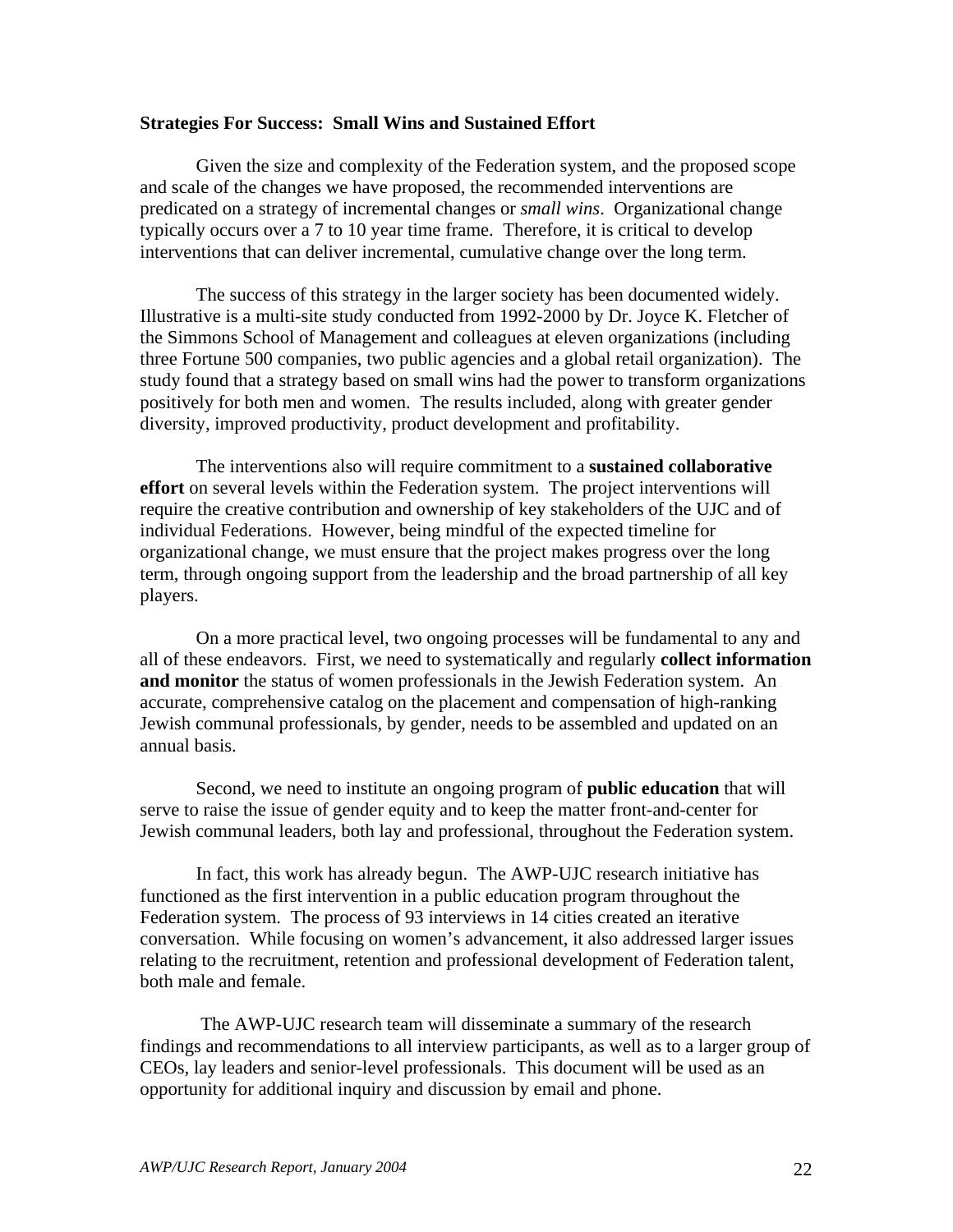But beyond this first stage, AWP-UJC needs to convene discussion groups at various Federation conferences and meetings, lay and professional as appropriate, to present the findings and to gather additional wisdom and expertise. Additionally, the UJC website can function as an interactive hub for learning and will help ensure that the ideas continue to circulate throughout the system.

#### **Concluding Note**

Changing a system steeped in long-ingrained cultural habits and norms requires a thoughtful, sustained approach, fueled by continuous inquiry and dialogue. We will seek to apply the wisdom acquired from other sectors, particularly since significant resources have been devoted to gender equity initiatives in other fields over the past several decades. These efforts have brought measurable success in advancing women and improving workplace effectiveness.

Ultimately, the most productive interventions in organizational life must be shaped from within, by the people who are directly affected by the agency's policies and priorities. The goal of this project is to bring as many people as possible from inside the Jewish community's agencies into our ongoing conversation and to glean the best ideas of our insiders about the development of strategies and programs that reflect the needs, values, and vision of the Federation community.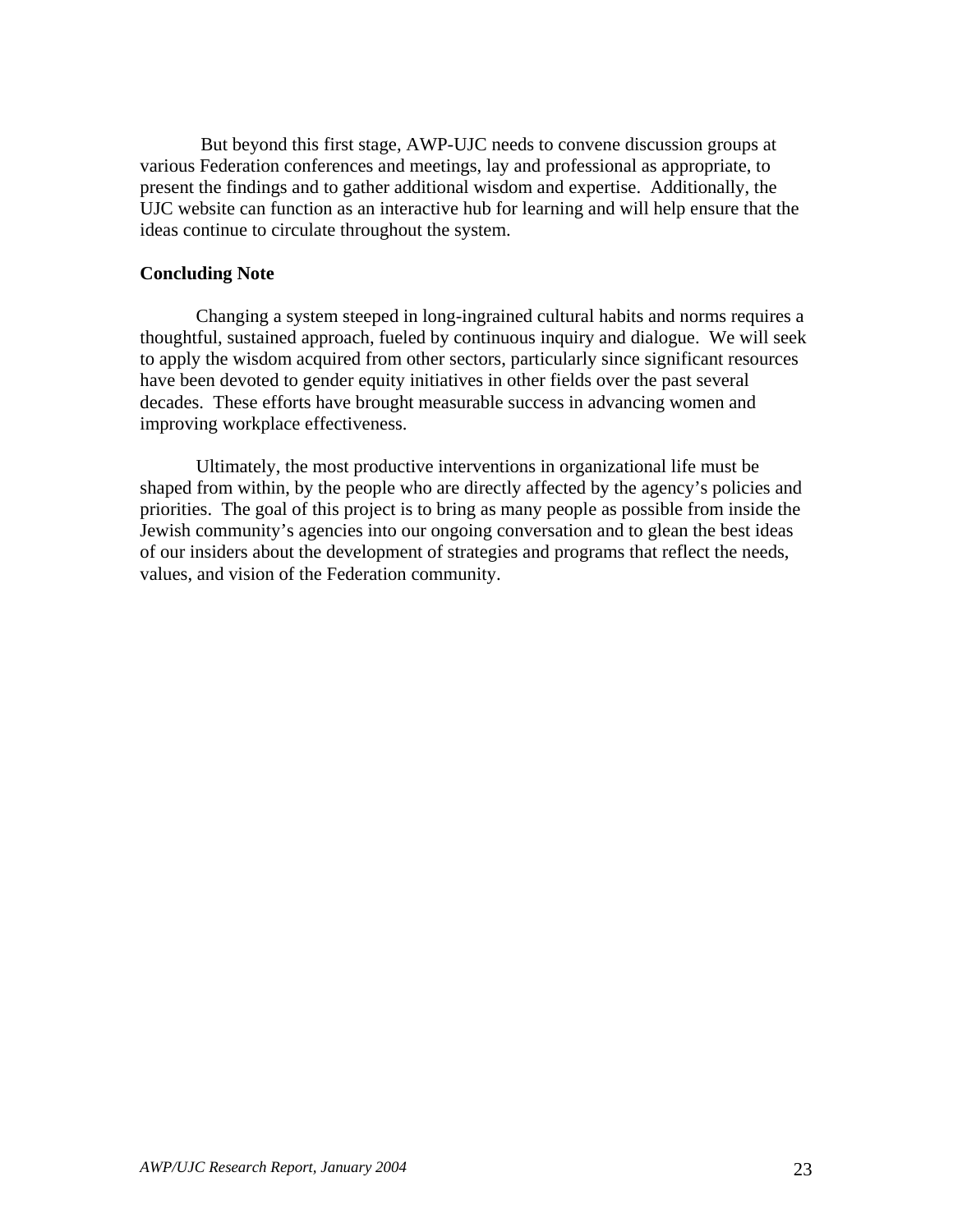## **Appendix A Sample Discussion Guide For Current CEOs**

Customized discussion guides were constructed for the interviews with senior level professionals, volunteer leaders, and executive search firm professionals. The sample that follows is designed for CEOs.

#### **Introduction**

(Note: In Columbus, please adapt the pronouns to refer to a female CEO.)

We're interested in understanding why so few women have emerged as the senior executives of major Jewish Federations. Your personal experiences and your views on this matter will be of value in our research, and in helping us fashion modes of intervention. We seek your candor and honesty, and we will not attribute comments to any individual in particular.

I'd like to begin by asking you why you think that there are so few women in CEO positions at major Federations.

#### **The Job**

Let's talk about your current position. In broad terms, how would you describe your current responsibilities?

What are your current goals as this Federation's chief executive?

Who are your most important "constituents," the people you most need to attend to in order to be effective in your job? Are there particular board members, lay leaders, donors, staff, or others in the community or across the country to whom you need to speak?

Of the sorts of things that you do, which are the most visible to others – and to whom are they visible?

How would you describe the lay-professional partnership in your Federation? How has it changed over recent years?

Is there anything special that you think you bring to the job?

What advice would you give to someone starting out in this job? Would you add or change anything if this person was a woman?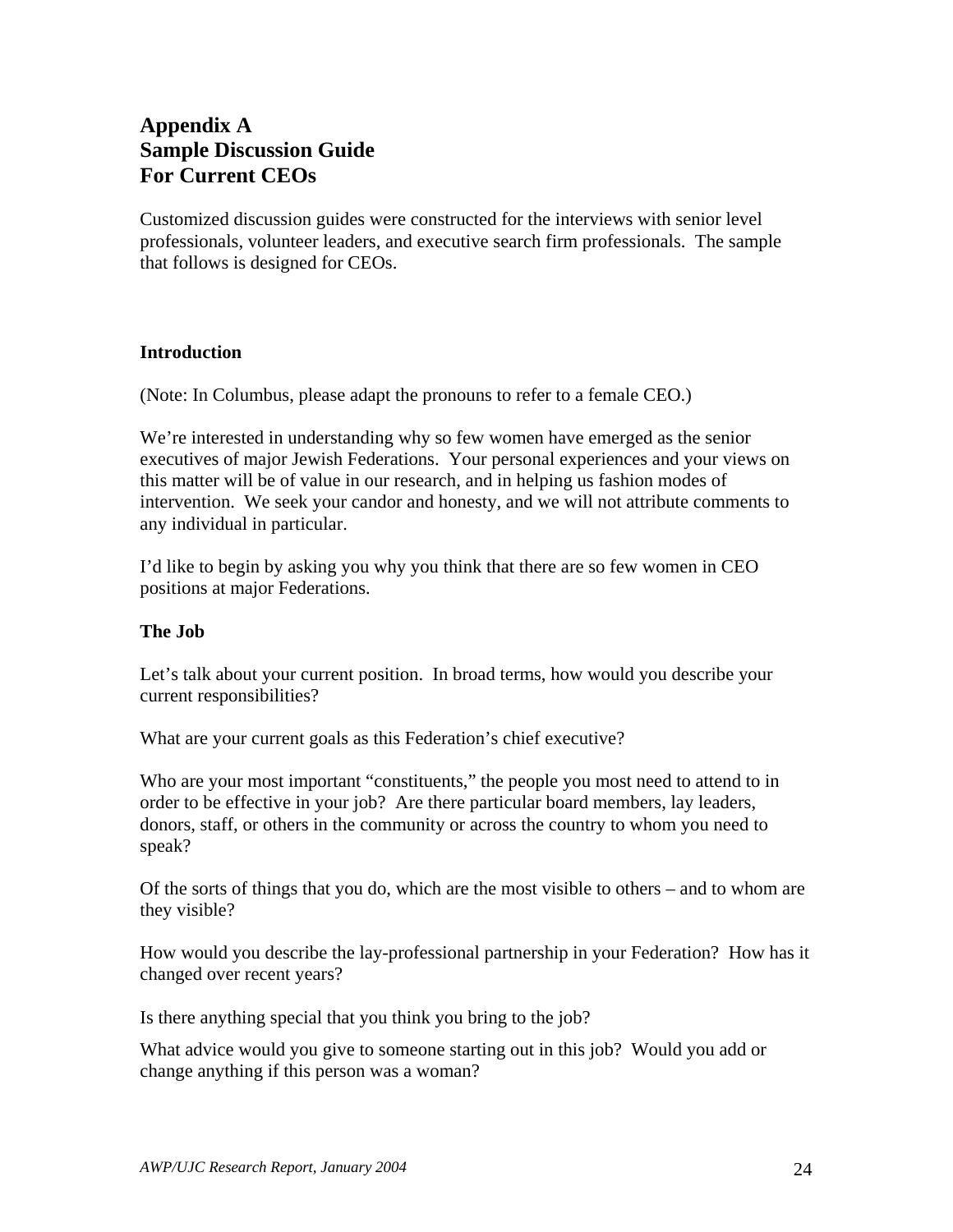What are the things you do that only you can do, or perhaps, only the person in your position is able to do? (Ask specifically about attendance at events, if it is not raised.)

What qualities do you think your lay people value most in you? What about your staff?

*[Optional: Omit if already addressed.]* How would you describe your management style? How would you describe your leadership style?

## **Career Path**

I'd like to quickly review your career path. How did you arrive at the position you now occupy? Please start with your relevant education and bring me to your current position.

Did you have a mentor at any point in your career? Talk a little bit about how that person(s) influenced you, and how the relationship(s) worked.

What in your career positioned you to be a successful candidate for the CEO post?

Were there any significant turning points in your career?

In what areas would you like to grow professionally? What would help you better perform your job?

How did you move into this position? How did your hiring take place? What was the transition like? Who was helpful in giving you advice or pushing your candidacy? Did anyone oppose your candidacy?

Who was your predecessor in this job? Do you think his qualities or reputation influenced the choice of hiring you? If yes, how?

## **Fundraising**

How does fundraising take place in this community? Describe the roles that various staff and lay people play in fundraising.

What is your role in fundraising?

What are the important steps in cultivating a donor or in soliciting a donor?

What attention is paid to gender, either subtly or overtly? For example, are there some major donors that you think must be approached by only a man or a woman (lay or professional)? Have you noted any changes in people's attitudes toward gender and fundraising during your tenure?

Do you see differences in the ways in which men and women volunteers approach fundraising?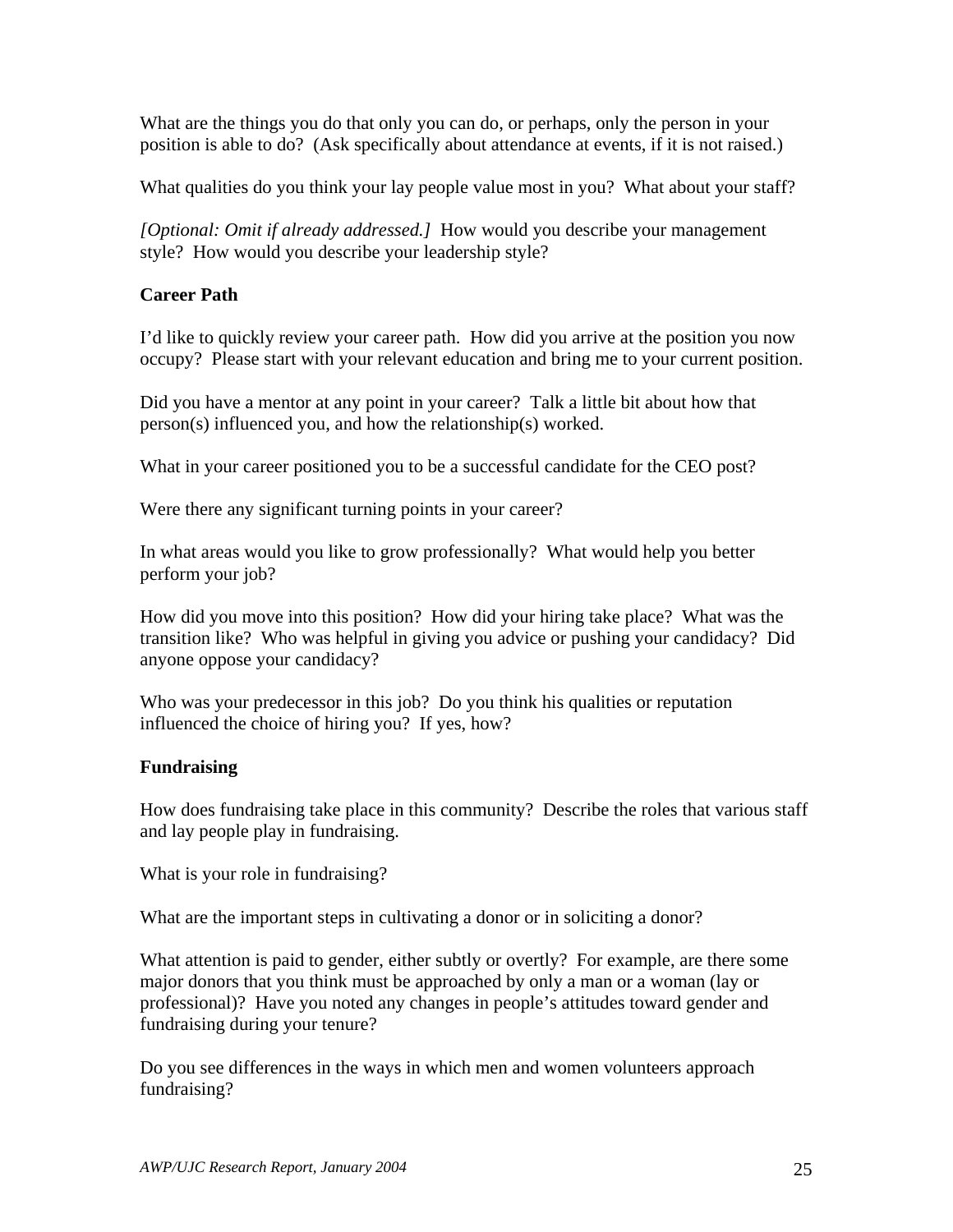## **Organizational Culture**

Thinking about the lay leaders in your Federation, do you notice areas where either men or women are more prominent? What's the gender balance on your key committees? Do men or women gravitate toward one or another area of operation?

In recent years, has there been a woman president of your Federation or women in other top leadership positions? How do you think men and women are perceived as lay leaders? Have there been any changes during your tenure?

What about on the professional level? Who (what gender) are the most significant professionals in this agency? Is there a perception that men and women perform these jobs somewhat differently?

How many hours a week, on average, do you work? How does this break down between office, events, and work at home?

How do you negotiate the integration of your work and personal life?

How many hours a week, on average, does your top professional leadership work? If you know, can you tell me how this breaks down between office, home, attendance at events?

How do these staff members integrate their work and personal lives?

How would you describe the culture of your Federation in terms of work/life integration? How do you model/communicate that culture?

#### **Promotion and Retention**

Could you review your top professional positions and tell me how they were filled over the past few years? I'm interested in understanding the candidates, how they were selected, who was eventually chosen and how? (Elaborate: recruitment procedures, referrals, search committee, etc.)

#### **Professional Relationships**

Are you mentoring any younger staff? Who? Have you done so over the last few years? Describe the mentoring relationship.

Who are the important people in your professional networks? How are they useful to you?

 If you were looking to hire someone for a senior position, to whom would you turn for suggestions?

If you were looking to make a move, how would you go about doing so?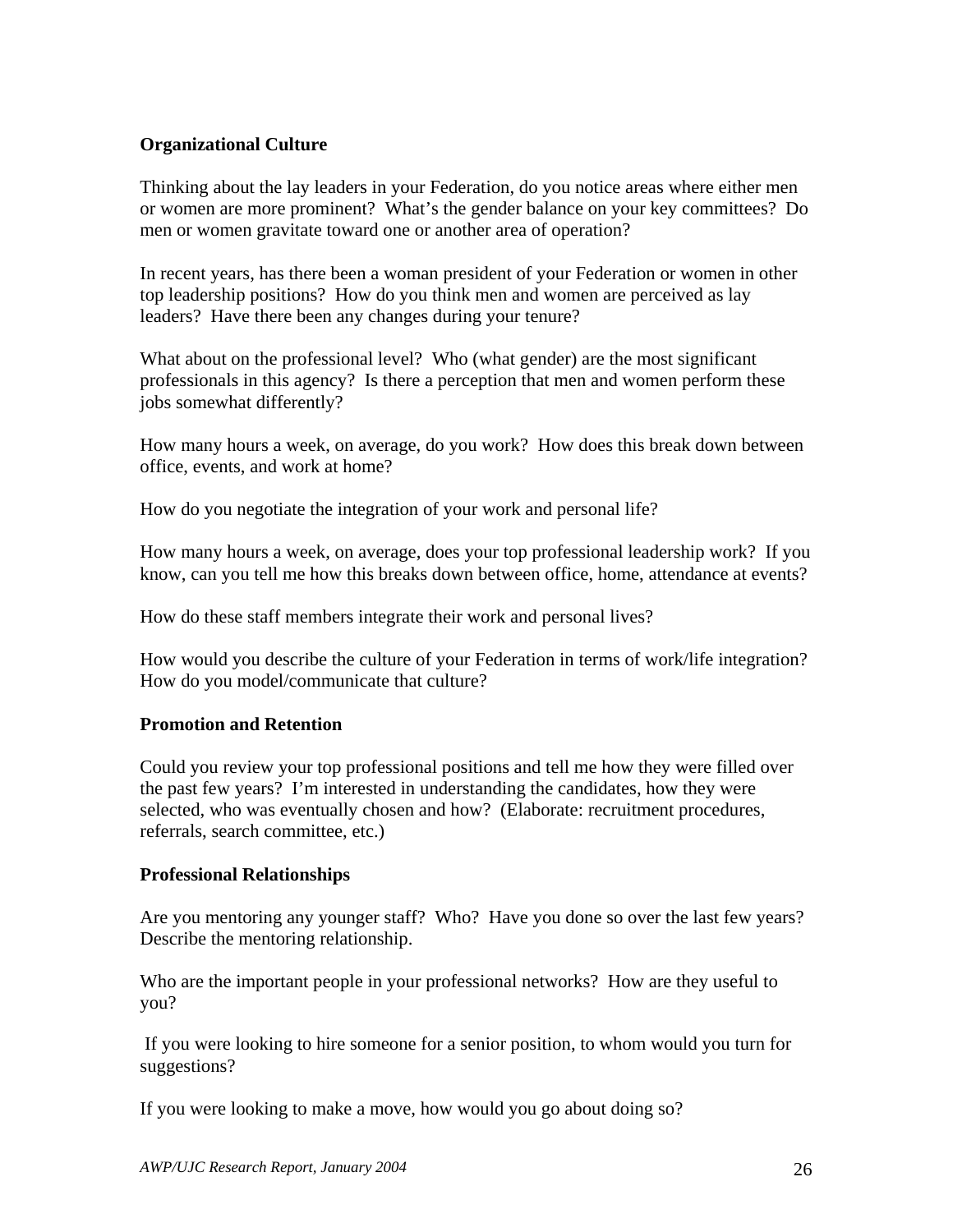#### **Personal Experience**

I'd like to get a little background about you and your family.

Do you have a spouse? Children?

Does your spouse work outside of the home? If yes, what is his or her job?

How old are your children? (If adults: What do they do?) (Ascertain gender.)

#### **Perceptions about Women**

Finally, I want to get back to the question of gender and differences in professional functioning.

Do you think that there are differences in the ways that men and women lead meetings? Motivate staff? Fundraise? Work with trustees? (Refer back to attributes and skills deemed important by interviewee and ask about gender differences in these.)

Who are the women leaders in any sector of your community that you admire?

What is the history of hiring women as leading Jewish communal professionals in your city?

*[Follow up to first question in interview]:* Do you think that a woman could be the CEO of your Federation? If not, why? If yes, why hasn't there been one so far? (Ask about hours, moving to advance career, not enough women in the pipeline, issues regarding fundraising if these are not raised.)

Where are the major obstacles to women's advancement?

Lastly, I'd like you to help us think through the sorts of interventions that may be effective in advancing women into the ranks of top Federation executives. What changes need to happen so that more women will serve in these capacities?

Will advancement of women occur "naturally" over the next few years, or does it need a push of some sort? If yes, what might this "push" look like? Do you know of successful efforts elsewhere in the Jewish or general nonprofit worlds?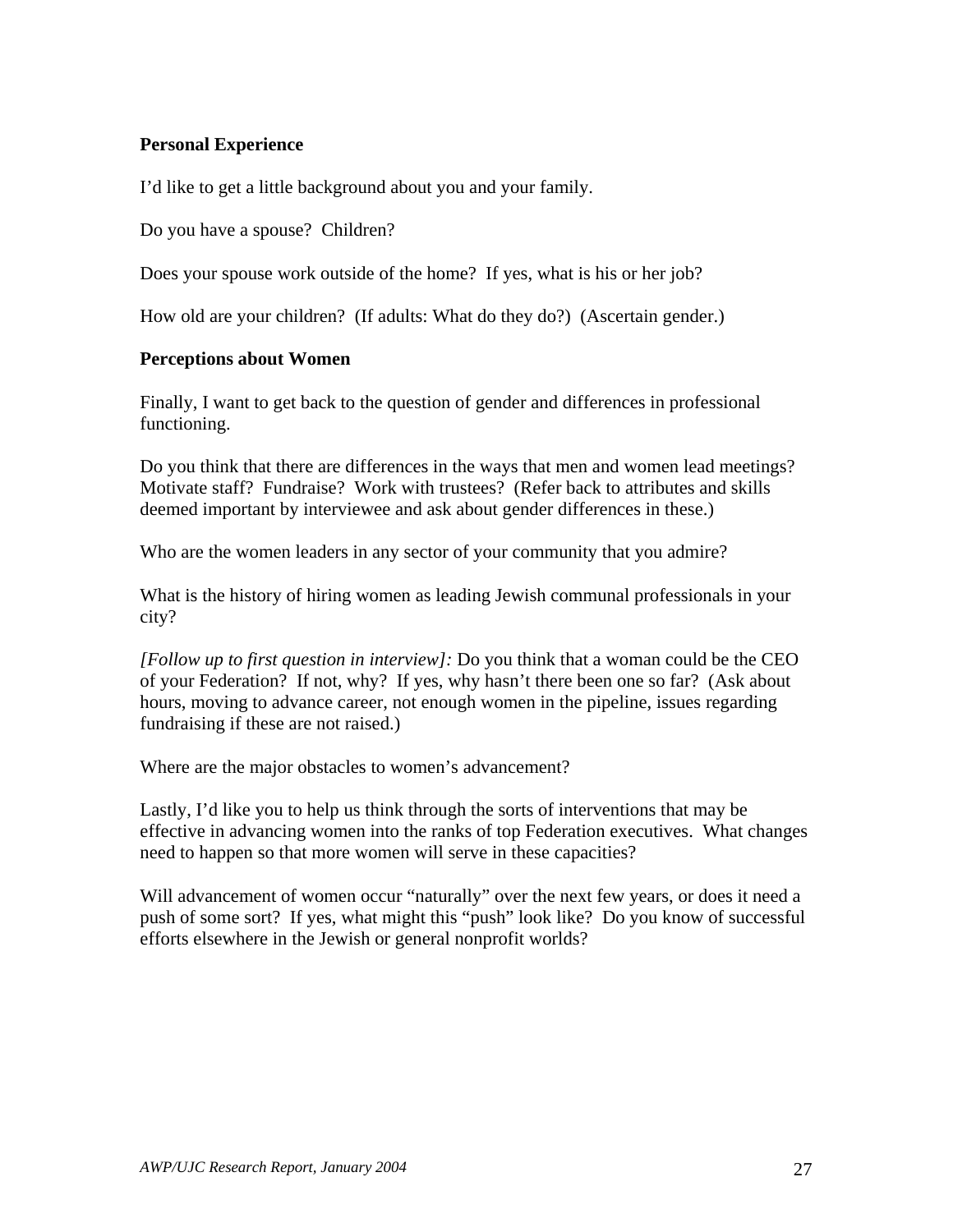## **Appendix B AWP/UJC Advisory Committee and Research Team Members Biographies**

**ROBERT P. ARONSON** is Chief Executive Officer of the Jewish Federation of Metropolitan Detroit. Additionally, he serves as an adjunct professor at the University of Michigan School of Social Work and philanthropic consultant to Michael H. Steinhardt, chair of the Jewish Life Network. Previously, Aronson was executive vice president of the Milwaukee Jewish Federation, where he also served as campaign director. He is a member of the Board of Trustees of the Jewish Theological Seminary in New York, the Board of Overseers of its William Davidson Graduate School of Jewish Education, and the Jewish Agency for Israel's Board of Governors.

**LOTTE BAILYN** is T. Wilson Professor of Management at the MIT Sloan School of Management and Co-Director of the MIT Workplace Center. Dr. Bailyn studies the intersection between work and family life and explores management systems meant to reconcile the demands of both. Her books include *Breaking the Mold: Women, Men and Time in the New Corporate World* and *Career Progression in R & D Labs*. Most recently, she was a co-author of *Beyond Work-Family Balance: Advancing Gender Equity and Workplace Performance*.

**SHIFRA BRONZNICK** is the founder of Bronznick & Co., LLC, a change management firm that specializes in launching new initiatives, and restructuring organizations for the non-profit sector. She consults to a broad range of organizations including The Fresh Air Fund, the Medicare Rights Center, The White House Project, the Nathan Cummings Foundation and United Jewish Communities. She designed the programs for the National Women's Leadership Summits, which convened the most influential women in business, government, not-for-profit and academia in 2002 and 2003. Previously, she served as Executive Vice President of Swig, Weiler & Arnow, one of the premier commercial real estate companies in New York. Ms. Bronznick is the Founding President of Advancing Women Professionals and the Jewish Community.

**CINDY CHAZAN** is the Director of Alumni and Community Development for the Wexner Foundation. Prior to this position, she was the Executive Director of the Jewish Federation of Greater Hartford. Ms. Chazan is a graduate of McGill University in Jewish Studies and received an MA from Brandeis University in Contemporary Jewish Studies. She sits on a number of boards and committees including Advancing Women Professionals and the Jewish Community, The Jewish Communal Service Association, birthright israel and The Institute for Informal Jewish Education.

**DIANA COHEN** is the Associate Director of Professional Recruitment and Placement at United Jewish Communities, a position that she has held for almost ten years. For fifteen years prior, she was the Associate Executive Director of the Jewish Federation of Central New Jersey.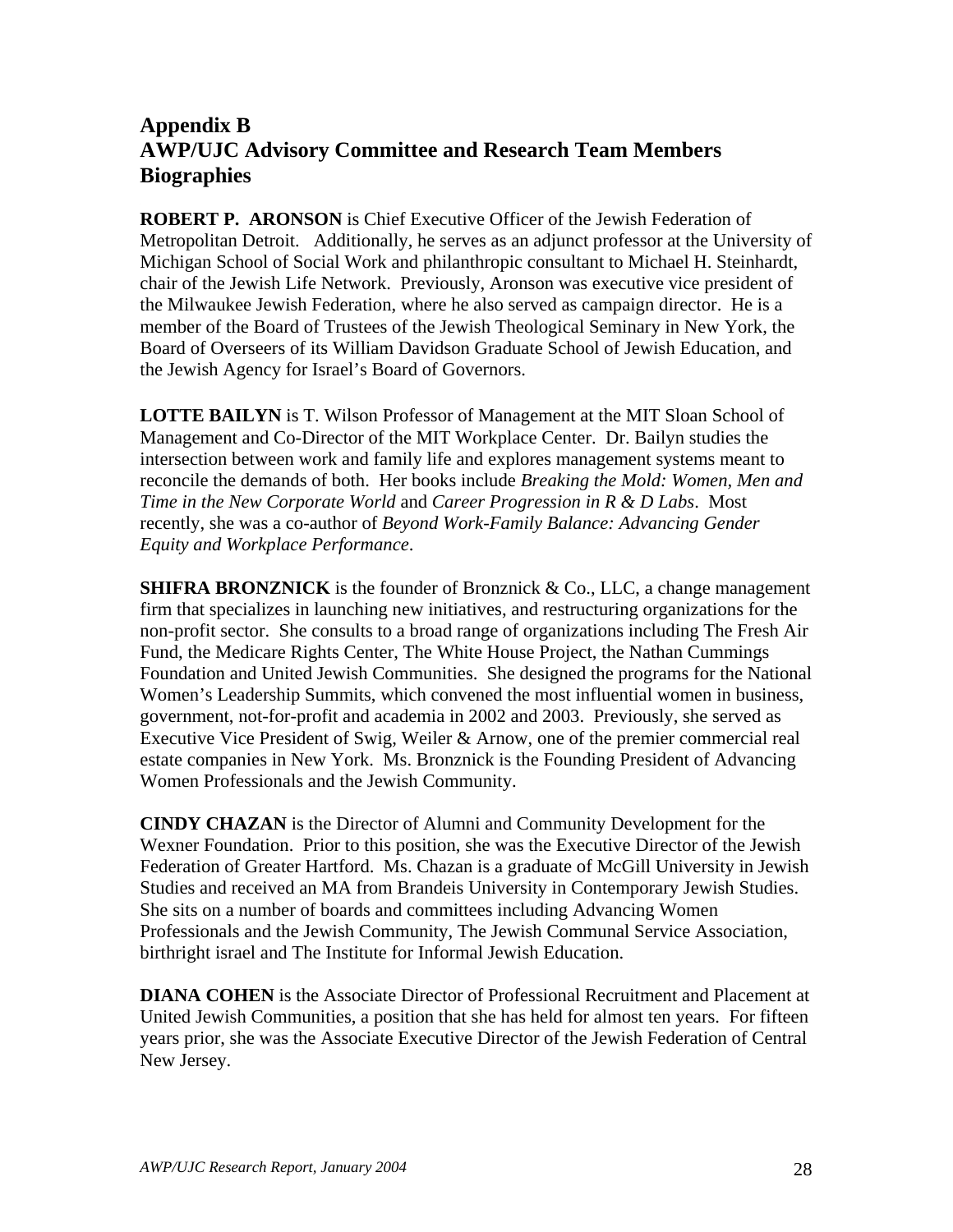**STEVEN M. COHEN,** a sociologist of American Jewry, is a professor at the Melton Centre for Jewish Education at The Hebrew University of Jerusalem. He has published widely on the Jewish community, Jewish identity, and Jewish education. With Arnold Eisen, he has written *The Jew Within: Self, Family and Community in America*. Dr. Cohen is also the co-author with *Charles Liebman of Two Worlds of Judaism: The Israeli and American Experiences*, as well as *Cosmopolitans and Parochials: Modern Orthodox Jews in America,* with Samuel Heilman. His earlier books include *American Modernity and Jewish Identity, and American Assimilation or Jewish Revival?,* as well as four anthologies: national variations in Jewish identity; historical diversity in the Jewish family; Jewish settlement and mobility patterns; and the Jewish population studies. Dr. Cohen is the Research Director for the AWP/UJC research project.

**DAVID E. EDELL** is the co-founder of The Development Resource Group. DRG is a national executive recruiting and consulting firm that works exclusively with nonprofit organizations. Mr. Edell speaks and writes frequently on issues such as hiring trends, search strategies, strategic planning, organizational change, board-professional relations, and fundraising. Mr. Edell is a graduate of Boston University, with an M.S.W. from the University of Maryland's School of Social Work and Community Planning. Before founding DRG in 1987, Mr. Edell spent twelve years as a senior executive at UJA-Federation of New York.

**JOYCE K. FLETCHER** is Professor of Management at the Simmons School of Management and Senior Research Scholar of the Working Connections Project at Wellesley College Centers for Women. The focus of Dr. Fletcher's professional practice is exploring how gendered assumptions about learning and organizational effectiveness affect issues such as gender equity, management education, leadership and the integration of work and personal life. She is the author of *Disappearing Acts: Gender, Power and Relational Practice at Work,* and a co-author of *Beyond Work-Family Balance: Advancing Gender Equity and Workplace Performance.* 

**DIDI GOLDENHAR**, a consultant to not-for-profit institutions, foundations, and government agencies for the past fifteen years, provides organizational assessment, strategic planning, and conference facilitation to a diverse set of clients, including the Lila Wallace-Readers Digest Fund, the Child Care Action Campaign, the Fresh Air Fund, PEN American Center, the Harlem Educational Activities Fund, The White House Project, and the National Endowment for the Arts. She also serves as an advisor to the Citicorp Philanthropic Advisory Service. Ms. Goldenhar holds an MA in English/American Literature from The City College of New York and an MS from The Harriman School for Business and Public Policy SUNY/Stony Brook, where she has taught undergraduate courses in Business Ethics. Ms. Goldenhar is a member of the AWP/UJC Research Team.

**SHERRY ISRAEL**, a social psychologist, is a Visiting Scholar, Women's Studies Research Center at Brandeis University. She spent the previous twelve years as an Associate Professor in the Hornstein Program in Jewish Communal Service at Brandeis University. Prior to coming to Brandeis, Dr. Israel held the position of Senior Planning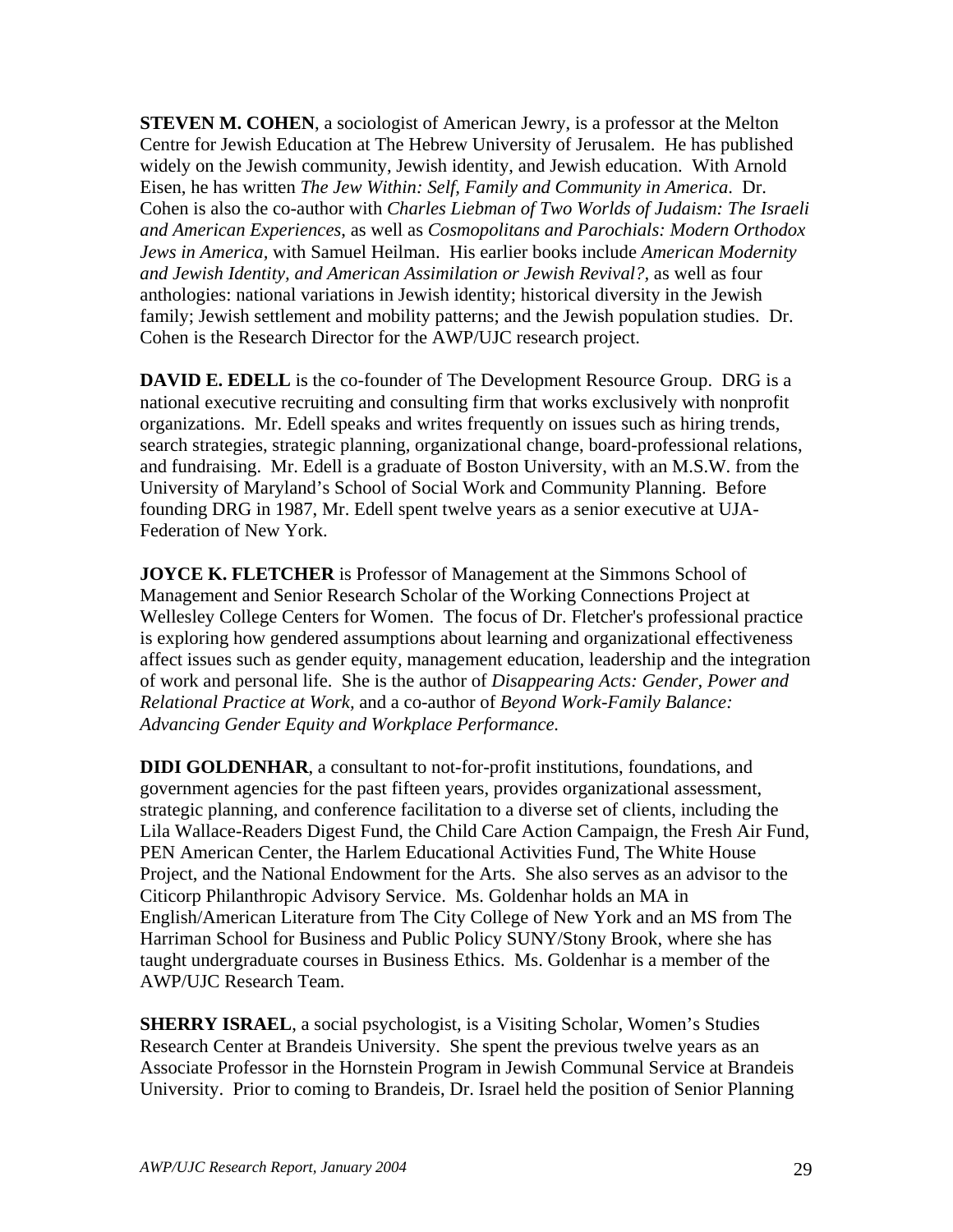Associate at the Combined Jewish Philanthropies of Greater Boston. She is the author of Boston's Jewish Community (a demographic study), the Community Report and Comprehensive Report on the 1995 Boston Demographic Study, and of articles on group process, planning in Jewish education, Jewish ethnicity, continuity, and organizational life. She is a member of the AWP/UJC Research Team.

**SHAUL KELNER** is a Senior Research Associate at Brandeis University's Cohen Center for Modern Jewish Studies. He holds a Ph.D. in Sociology from the City University of New York. He is currently involved in several research projects studying professionals who work in American Jewish communal organizations. His previous research has focused on Jewish adolescents, Jewish education, and Diaspora Jewish travel to Israel. Dr. Kelner is a member of the AWP/UJC Research Team.

**RON MEIER** is Senior Vice President of Federation Services, Professional and Volunteer Development Department at UJC. Previously, Dr. Meier served as Executive Vice President of UJA-Federation of Bergen County for eight years, and spent eleven years as Associate Executive Vice President of the New Jersey MetroWest Federation. He was on the faculty of the School of Social Work at Haifa University. Dr. Meier has a Ph.D. in Social Welfare and Planning from Washington University.

**ESTHER ROSENBERG** is Co-Managing Director of Howe-Lewis International, an executive search firm dedicated to the healthcare, higher education and not-for-profit communities. She directs the firm's nonprofit practice. Prior to joining Howe-Lewis, Ms. Rosenberg served as a Principal with Korn/Ferry International. She has additionally held significant management positions in nonprofit organizations, specializing in marketing and development.

**JACOB SOLOMON** is the Executive Vice President of the Greater Miami Jewish Federation. Previously, he served in a variety of positions including Director of Planning and Budgeting and Assistant Executive Vice President overseeing the annual Federation-United Jewish Appeal Campaign. He trained at the Jewish Federations in New York and Philadelphia, while a student at Yeshiva University's Wurzweiler School of Social Work, where he received his master's degree. He began his studies in Jewish communal service as a recipient of a Federation Executive Recruitment and Education Program scholarship award. Additionally, he holds undergraduate and graduate degrees in Oriental Studies from the University of Pennsylvania.

**VIRGINIA VALIAN** is Distinguished Professor of Psychology and Linguistics at Hunter College and the Graduate Center of the City University of New York. A cognitive scientist, her research focuses on language acquisition and sex differences in cognition. She was honored as an Outstanding Woman Scientist in 2003 and heads Hunter College of the City University of New York's Gender Equity Project. She is the author of *Why So Slow? The Advancement of Women* and *Input and Innateness: Controversies in Language Acquisition,* as well as several papers on work and gender.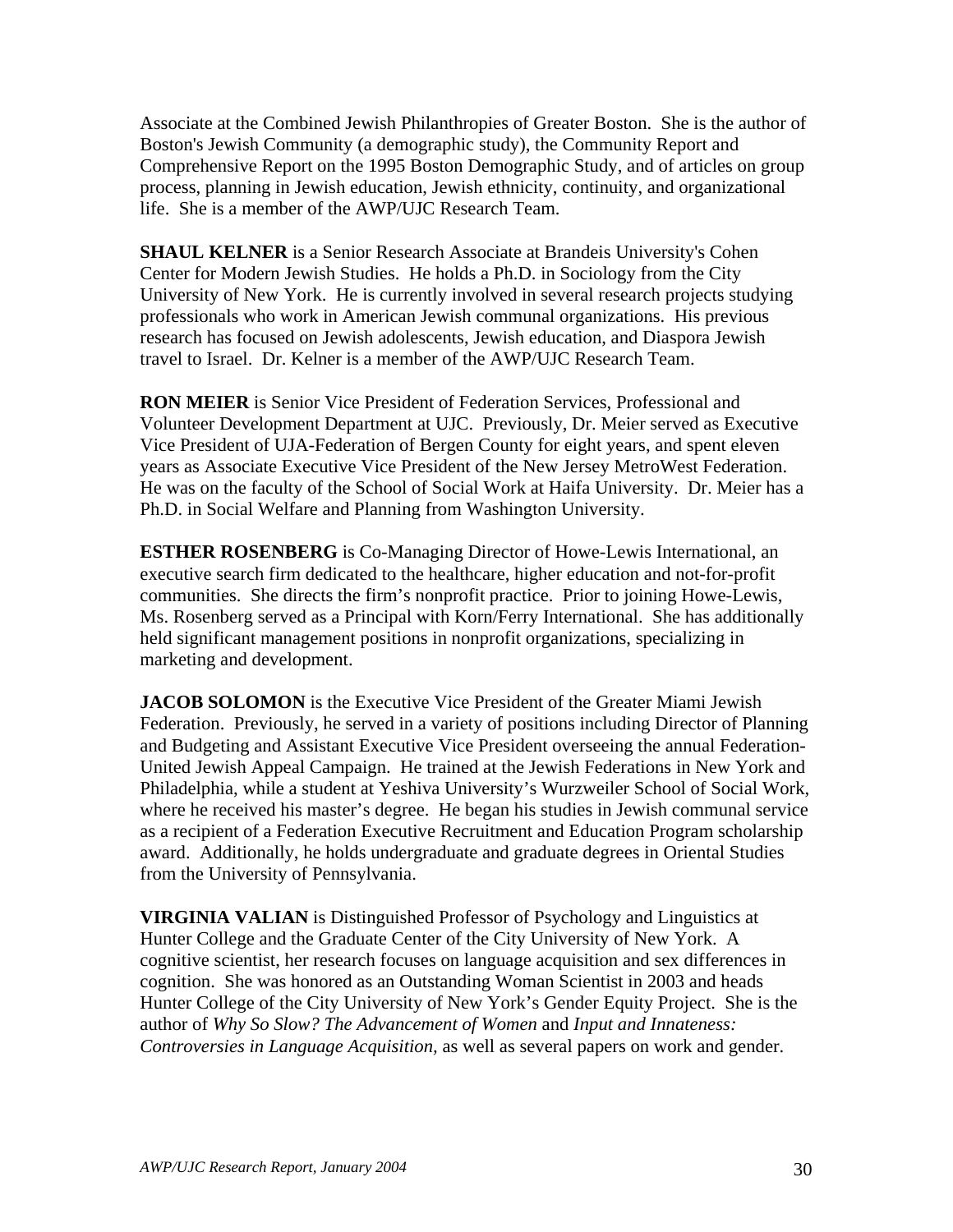## **Appendix C Bibliography**

- Arenson, K.W., *More Women Taking Leadership Roles at Colleges,* The New York Times, July 4, 2002.
- Bailyn, L.*, Breaking the Mold: Men, Women, and Time in the New Corporate World*, New York: Free Press, 1993.
- Bateson, M.C., *Composing a Life,* New York: Grove/Atlantic, Inc., 2001.
- Belkin, L., *The Opt-Out Revolution,* The New York Times Magazine, October 26, 2003.
- Bickel, J., *Gender Equity In Undergraduate Medical Education: A Status Report,* Journal of Women's Health & Gender-Based Medicine, Vol. 10, Number 3, 2001, Washington, D.C.: Association of American Medical Colleges, 2001.
- Bronznick, S., *Positioning Women For National Leadership,* In Bubis, G.B. (Ed.), *The Director Had A Heart Attack And The President Resigned: A Handbook On Board-Staff Relations,* Jerusalem: Jerusalem Center for Public Affairs*,* 1999*.*
- Bronznick, S., *From the Sticking Point to the Tipping Point,* Journal of Jewish Communal Service, 79/1, 2002, Fall.
- Carli, L. and Eagly, A.H., (Eds.), *Gender Hierarchy and Leadership*, Journal of Social Issues, Winter 2001, Volume 57, Number 4.
- Catalyst, *Women in Corporate Leadership: Progress and Prospects,* New York: Author, 1996.
- Catalyst, *Advancing Women in Business: The Catalyst Guide,* New York: Jossey-Bass, 1998.
- Catalyst, *Cracking the Glass Ceiling: Strategies for Success, 2000 Edition*, New York: Author, 2000.
- Catalyst, *Cracking the Glass Ceiling: Catalyst's Research on Women in Corporate Management 1995-2000,* New York: Author, 2000.
- Catalyst, *Women in Corporate US Leadership: 2003,* New York: Author, 2003.
- Chamberlain, M., *Women and Leadership in Higher Education*, In Costello, C.B. and Stone A.J. (Eds.) *The American Woman 2001-2002 Getting to the Top,*  New York: W.W. Norton & Company, 2001.
- Chazan, C., *Women Hold Up Half the Sky: An Old Chinese Proverb,* Sh'ma, April 2002, 1-2.
- Duerst-Lahti, G. and Kelly, R.M., *Gender Power, Leadership, and Governance*, Ann Arbor, MI: The University of Michigan Press, 1995.
- Fletcher, J.K., *Disappearing Acts: Gender, Power, and Relational Practice at Work*, Cambridge, MA: MIT Press, 1999.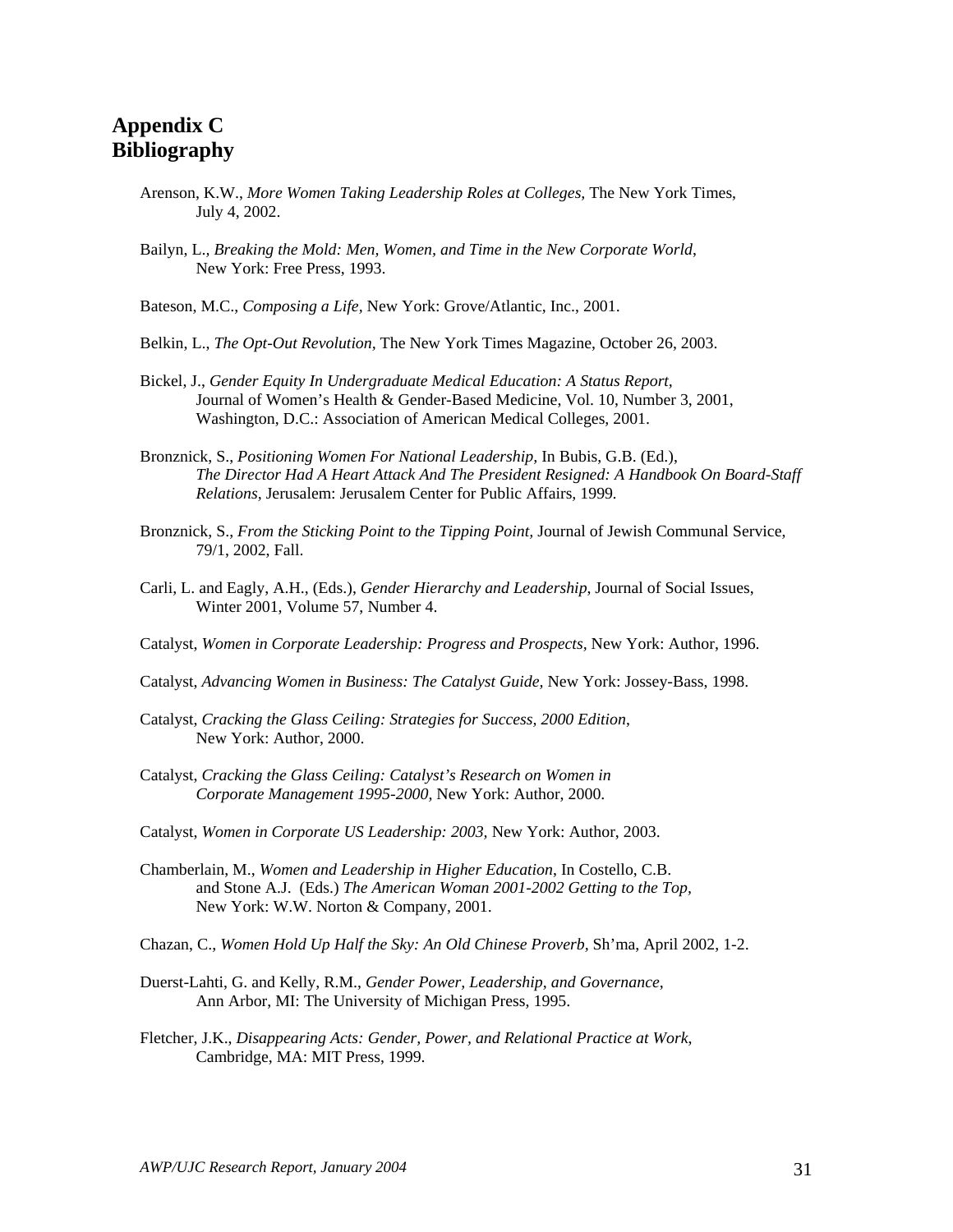- Freeman, S., Bourque, S., and Shelton, C., *Women on Power Leadership Redefined,*  Boston: Northeastern University Press, 2001.
- Friedman, Stewart D., *Work and Life: The End of the Zero-Sum Game,* Harvard Business Review, November/December, 1998.
- Gary, L., *Becoming a Resonant Leader,* Harvard Management Update, July 2002, Vol. 7, No. 7.
- Gilligan, C., *In a Different Voice,* Cambridge, MA: Harvard University Press, 1982.
- Hartman, M.S., ed. *Talking Leadership: Conversations with Powerful Women,* Piscataway, NJ: Rutgers University Press, 1999.
- Heenan, D.A. and Bennis, W., *Co-leaders: The Power of Great Partnerships,* New York: John Wiley & Sons, 1999.
- Horowitz, B., Beck, P., and Kadushin, C. (with the assistance of Pinsky, D. and Kelner, S.), *The Roles of Women and Men on The Boards of Major American Jewish Organizations: A Research Report,* New York: The Center for Social Research and The Center for Jewish Studies of The Graduate School and University Center, City University of New York, 1997.
- Jamieson, K.H., *Beyond the Double Bind: Women and Leadership*, New York: Oxford University Press, 1995.
- Kanter, R.M., *Men and Women of the Corporation,* New York: Basic Books, 1993.
- Levine, J., and Pittinsky, T., *Working Fathers – New Strategies for Balancing Work and Family,*  Reading, MA: Addison-Wesley Publishing Company, Inc., 1997.
- Massachusetts Institute of Technology, *A Study on the Status of Women Faculty in Science at MIT,* Cambridge, MA: Author, 1999.
- Ma'yan: The Jewish Women's Project, *Power & Parity: Women on the Boards of Major American Jewish Organizations,* New York: Author, 1998.
- McCracken, D., *Winning the Talent War for Women: Sometimes it Takes a Revolution,* Harvard Business Review, November-December 2000.
- Meyerson, D.E. and Fletcher, J.K., *A Modest Manifesto for Shattering the Glass Ceiling*, Harvard Business Review, January-February 2000.
- Meyerson, D.E., *Tempered Radicals: How People Use Difference to Inspire Change at Work*, Boston: Harvard Business School Press, 2001.
- Munck, B., *Changing a Culture of Face Time,* Harvard Business Review, November 2001.
- Odendahl, T., and O'Neill, M., editors, *Women & Power in the Nonprofit Sector,* San Francisco: Jossey-Bass Publishers, 1994.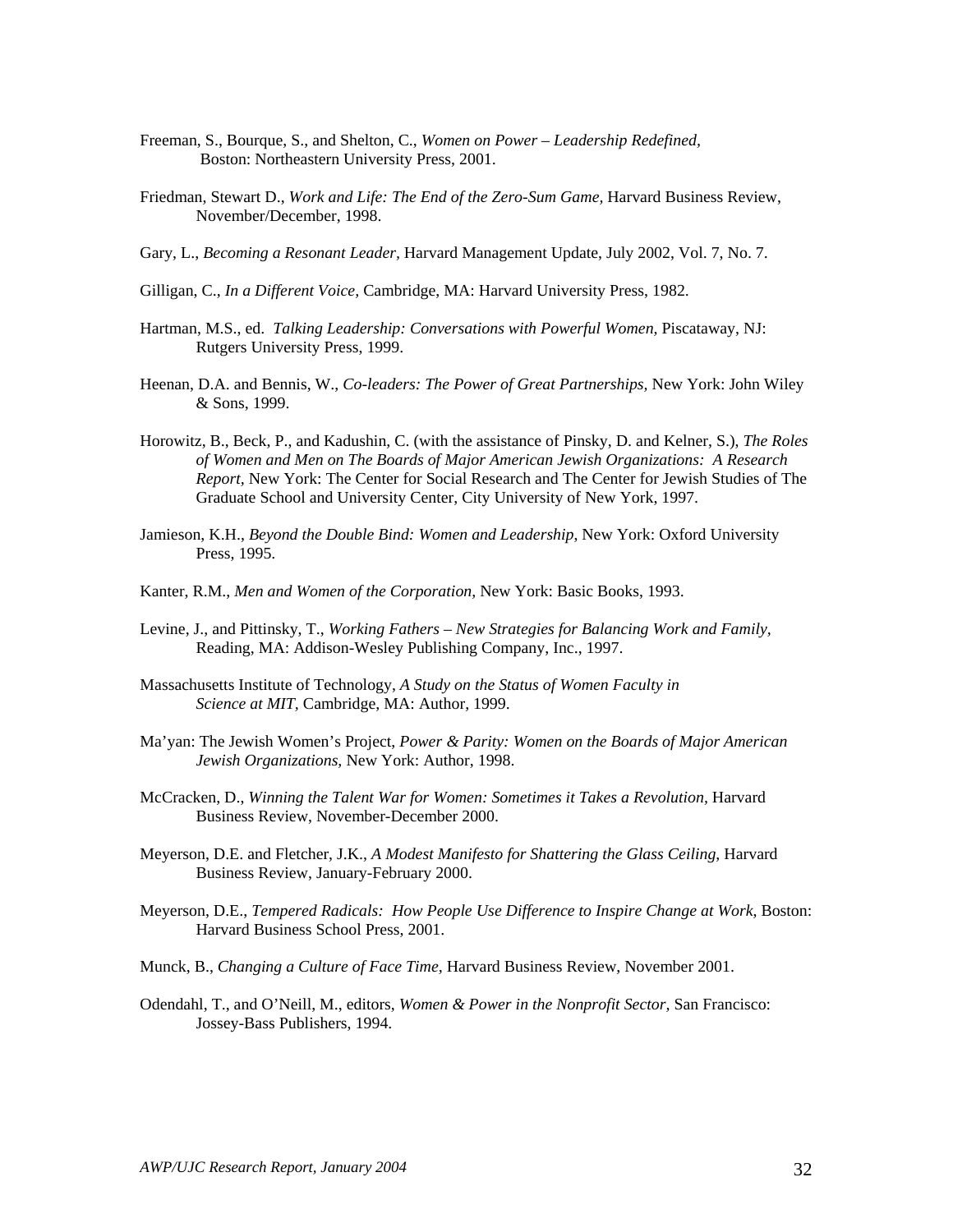- Radcliffe Public Policy Center with Harris Interactive, Inc. (2000), *Life's Work: Generational Attitudes Toward Work and Life Integration,* Cambridge, MA: Author.
- Rapoport, R., Bailyn, L., Fletcher, J.K., and Pruitt, B.H., *Beyond Work-Family Balance: Advancing Gender Equity and Workplace Performance*, New York: Jossey-Bass, 2001.
- Rapoport, R., Bailyn, L., *Relinking Life and Work: Toward a Better Future*, A Report to the Ford Foundation Based on a Research Project in Collaboration with Xerox Corporation, Tandem Computers, Inc., Corning, Inc., November 1996.
- Rhode, D.L., *The Unfinished Agenda: Women and the Legal Profession,* Chicago, IL: American Bar Association Commission on Women in the Profession, 2001.
- Rhode, D.L., ed., *The Difference "Difference" Makes: Women and Leadership,* Palo Alto, CA: Stanford University Press, 2003.
- Ruderman, M.N. and Ohlott, P., *Standing at the Crossroads: Next Steps for High Achieving Women,*  New York: John Wiley & Sons, Inc., 2002
- Schor, J., and Cohen, S.M., *Centering on Professionals: The 2001 Study of JCC Personnel in North America*. New York: JCC Association, 2002.
- Thom, M., *Balancing The Equation: Where are Women and Girls in Science, Engineering and Technology?*, New York: The National Council for Research on Women, 2001.
- Thomas, S. and Wilcox, C., *Women and Elective Office Past, Present, & Future,*  New York: Oxford University Press, 1998.
- Valian, V., *Why So Slow? The Advancement of Women,* Cambridge, MA: MIT Press, 1998.
- Valian, V., *Gender Equity: Whys, Wherefores, Therefores,* www.hunter.cuny.edu/genderequity/, 2002.
- Weiner, A., *Women in Jewish Communal Service: Can The Goal of Increasing Women in Leadership Roles Become a Reality?,* Journal of Jewish Communal Service, 166, 1997/98, Winter/Spring.
- Weiner, A., *Women in Jewish Communal Leadership in the 21<sup>st</sup> Century*, Journal of Jewish Communal Service, 71(2/3), 1995, Winter/Spring.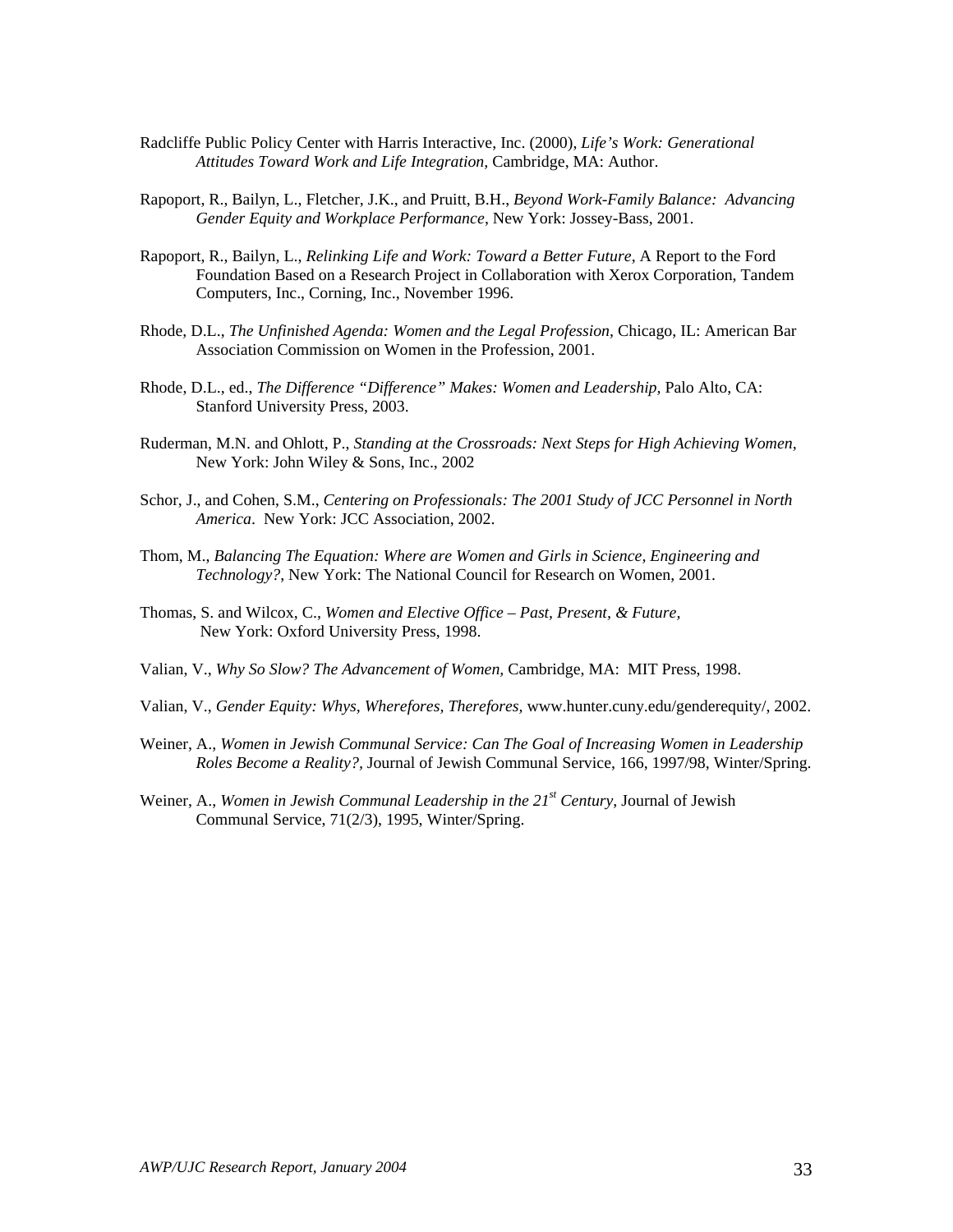#### **Contact Information**

We encourage you to contact us with your responses to this report and your ideas for moving the AWP-UJC initiative forward:

#### **Advancing Women Professionals and the Jewish Community**

1114 Avenue of the Americas, Suite 3400 New York, New York 10036 Telephone 2l2-869-9700, x2l7 Email: mail@betterorg.com

#### **United Jewish Communities**

111 Eighth Avenue New York, New York 10011 Telephone 2l2-284-6500

Ron Meier Email: Ron.meier@ujc.org

Diana Cohen Email: Diana.cohen@ujc.org

## **AWP-UJC Research Team**

Shifra Bronznick Bronznick@betterorg.com

Professor Steven M. Cohen Steve34nyc@aol.com

Didi Goldenhar Egoldenhar@aol.com

Sherry Israel Israel@brandeis.edu

Shaul Kelner Kelner@brandeis.edu